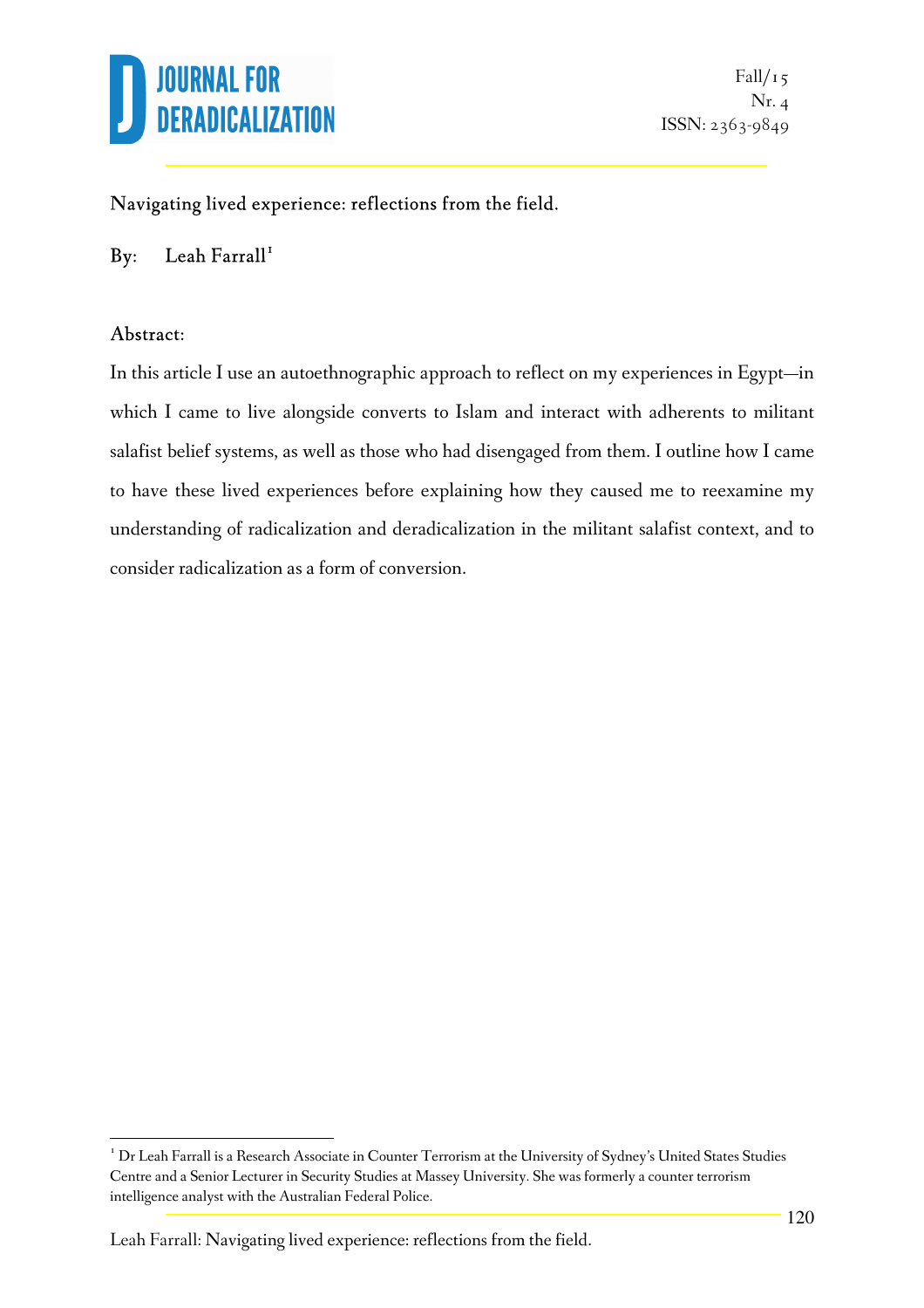#### On impromptu decisions and lasting impacts: how I came to live in Egypt

In early spring 2011 my beloved Grandfather died. I wish I could say he had a 'good death', quick, painless and peaceful. But he didn't. Riddled by successive strokes, he was unable to see or talk properly, and could not tell his doctors what was wrong. In horrific pain, he called out in disjointed words for someone to save him. It was heartbreaking being so utterly powerless to help.

When it was clear nothing more could be done, he was put on palliative medication. In a haze I sat at the foot of his bed trying to stay awake and watching over him and my grandmother and mother as they fell into exhausted sporadic sleep at his bedside, never letting go of his hands. The three of us surrounding him so he would not be alone on his final journey. I watched and waited to wake them if his breathing slowed while they were sleeping. The medical staff had said this would tell us 'the time was coming.'

I can't remember how long it took, but I do remember as my grandmother held his face in her hands and whispered her final goodbyes he seemed to struggle out a noise in her direction, and then, he was gone. He looked so alive lying there, except, of course, that he wasn't. I remember looking at him, knowing what had happened but yet still my eyes continued to search for signs of breathing. No breath came and to my surprise, in the time ahead neither did the grief I'd expected would follow.

Those stages of grief we hear so much about—denial, anger, bargaining, depression and acceptance—it seemed to me they were mostly missing in action. I don't think I can discern ever really moving through them all. Of course I did experience grief, but it was not a progression through the stages that are often drummed into us in self-help literature—as if we are not grieving correctly if we can't mark some abstract point of stopping with one and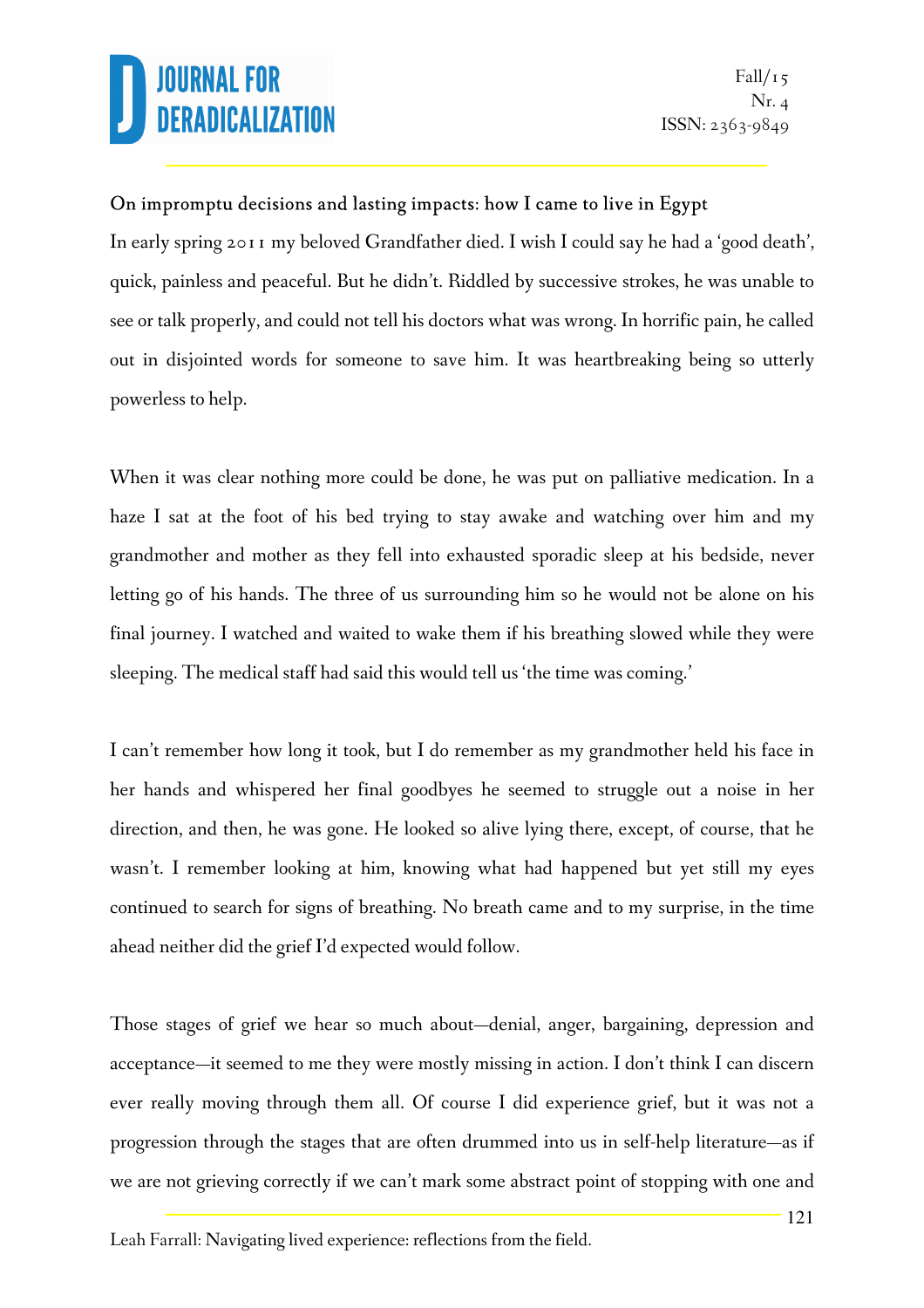beginning another. I've thought a lot about the grief 'process' in the time since and wondered just how representative stages on a chart really are of people's experiences. Research suggests the reality is far more complex and varied.<sup>1</sup> My grief process involved getting on a plane to Egypt shortly after my grandfather's funeral, with very little in the way of a plan of what I would do once I arrived. As it turned out, I would stay for years.

Several days after arriving in Egypt, I moved into an apartment shared by two Latin American women, Maria<sup>\*</sup> and Julieta<sup>\*</sup> who had converted to Islam.<sup>2</sup> It was then I came to think about another significant life experience that has also been relentlessly categorized: conversion. Living with my flatmates as they attempted to navigate their way through life with a new religious identity in a foreign country, I found myself wondering how representative the commonly outlined stages of conversion are to people's lived experience. I thought perhaps because conversion can be a chosen process rather than a wholly forced one like grief, maybe there was reason to categorize; that there might be more commonalities in how it is experienced. I soon learned there are some similarities, but it is also a complex and varied phenomenon, as scholars of the field recognize in a growing body of literature.<sup>3</sup>

Broadly defined, conversion is, according to McGuire "a transformation of one's self concurrent with a transformation of one's basic meaning system and it changes the sense of who one is and how one belongs in the social situation."<sup>4</sup> Rambo's process model of conversion, one of the most widely accepted in the field, outlines the stages as "context, crisis, quest, encounter, interaction, commitment, and consequences."<sup>5</sup> These stages occur, he argues, "in a dynamic force field of people, events, ideologies, institutions, expectations and orientations."<sup>6</sup>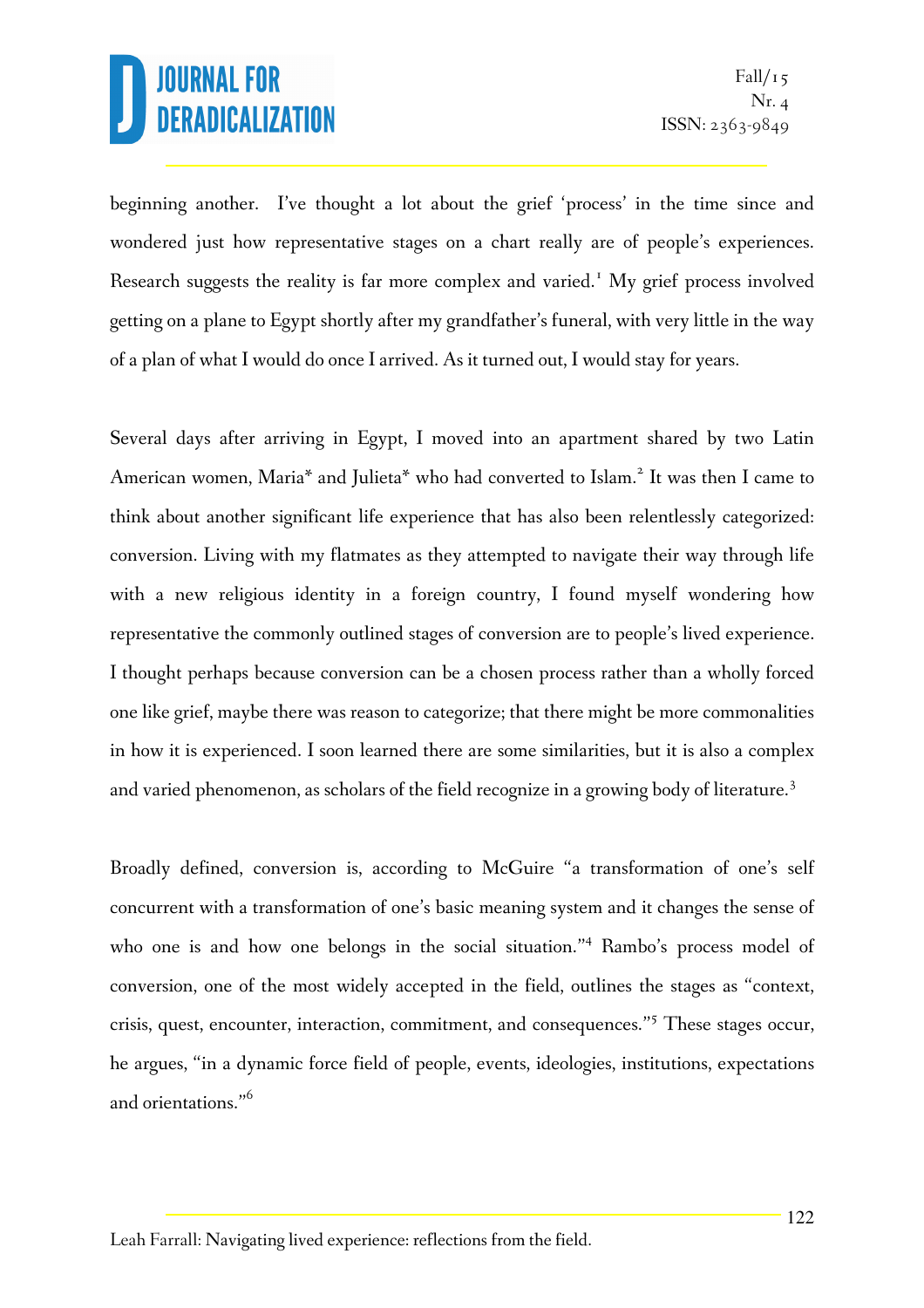The term conversion tends to conjure up images of people changing religion, but it has long been defined with a broader meaning that also includes changes within a faith. Take, for instance, Nock's 1933 work—still considered to be influential within the field—which defines conversion as:

the reorientation of the soul of an individual, his [sic] deliberate turning from indifference or from an earlier form of piety to another, a turning which implies a consciousness that a great change is involved, that the old was wrong and the new is right.<sup>7</sup>

My academic focus is on militant salafism. $^8$  Reading these lines, I think of those who come to hold militant salafist belief systems; more so, when considering Baer's definition in his study *Conversion and Conquest in Ottoman Europe*, which he prefaces by stating:

I take an integrated approach to conversion, linking conversion of self, others, and space, and include the dimension of power and the context of war and conquest.<sup>9</sup>

He goes on to contend that

…conversion is a decision or experience followed by a gradually unfolding, dynamic process through which an individual embarks on religious transformation. This can entail an intensification of belief and practice of one's own religion, moving from one level of observation to another, or exchanging the beliefs and practices in which one was raised for those of another religious tradition. In both cases, a person becomes someone else because his or her internal mind-set and/or external actions are transformed. In the case of intensification where one did not give other than cursory thought or attention to the theology of one's faith or engage in keeping wholeheartedly to its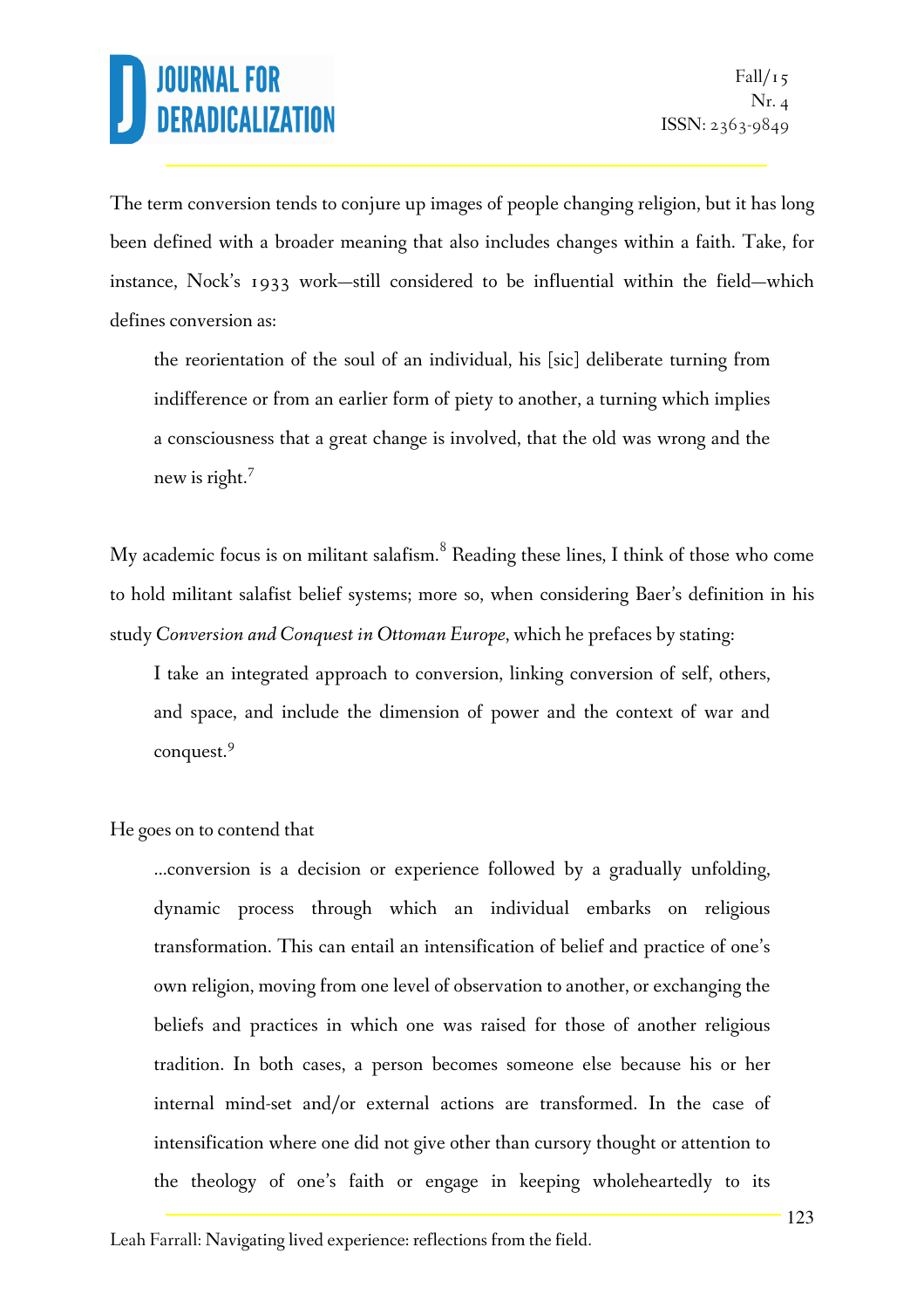requirements, one devotes one's mind and body fully to understanding and embracing the religion.<sup>10</sup>

I did not always make such an identification. It came as a result of my time in Egypt and elsewhere, some of which was spent interacting with adherents of militant salafist belief systems, as well as those who had disaffiliated from them. Readers might take issue with conceiving adopting a militant salafist belief system as a form of religious conversion, given, for example, recent debates about whether the group 'The Islamic State in Iraq and the Levant' is Islamic amidst its claims to be authentically following the Prophetic Methodology while carrying out horrific acts of violence.<sup>11</sup> I would contend the benefit of conceptualizing a person's coming to hold of a militant salafist belief system as a conversion is that conversion studies has a rich history of navigating such issues within the realm of what are termed conversions to 'deviant' groups.<sup>12</sup> These are groups that claim a pure or enlightened religious practice but proffer and act upon an interpretation of religious edicts that others outside their group contend deviates from the religion, and in the practice of the majority of its adherents. Militant salafist groups could therefore be considered as deviant in this context.

Conversions to militant salafism, or radicalization as it is more commonly called, often seem particularly drastic. This is in part because militant salafist belief systems call for a disavowal of and disassociation from one's culture, society and, in many instances, one's own family. In their most extreme form, they involve a physical relocation and participating in and supporting armed conflict, conquest and acts of violence against non-believers in the name of the belief system. Most militant salafis have not been raised with these belief systems. In this respect, major changes (a conversion, I would argue) are required for all who adopt them, regardless of their religion of birth.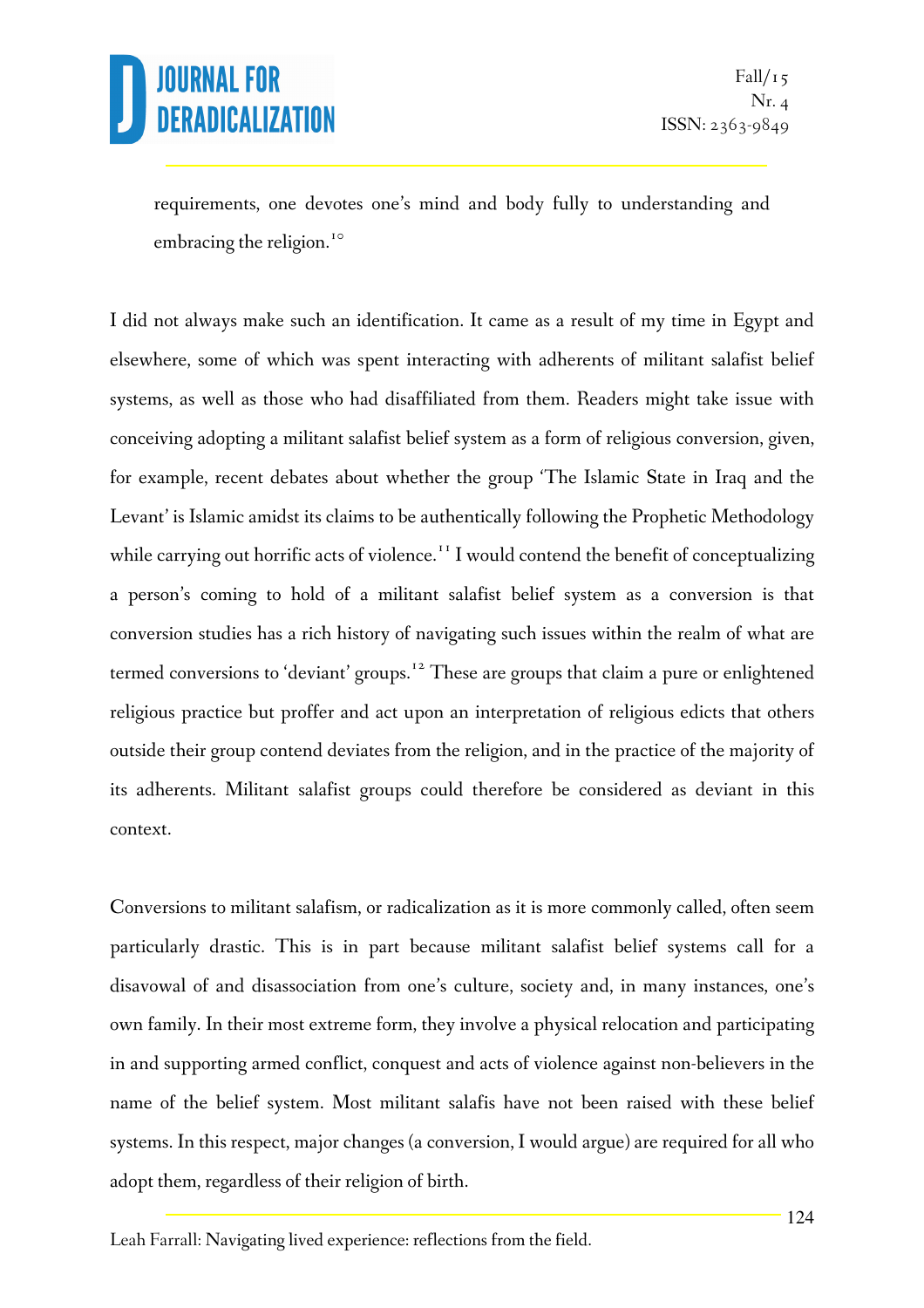Maria and Julieta were not adherents of militant salafist belief systems. Maria held more conservative views than Julieta. In the categorisations of some, Maria would probably be considered salafi. Recently converted, Maria and Julieta were in Egypt to study Arabic, and it was by happenstance that I came to live with them. This experience, alongside my other interactions in Egypt and elsewhere, profoundly changed me, impacting not only on how I interacted with people, but also how I understood my chosen field of academic interest. It was how I came to understand conversion when in Egypt, coupled with my study of militant salafist belief systems and interactions with those adhering to and disaffiliated from them, which led me to consider one's coming to adhere to militant salafist beliefs would be better conceived as conversion rather than radicalization.

In Egypt, I saw for myself that conversion was a complex experiential phenomenon, which does not take place as a sudden rapid radical break but occurs over a period of time. It occurs, as Rambo and Farhadian note, within a context of "starts, stops, diversions, and even reversals."<sup>13</sup> I would contend that it is also iterative. These starts and stops and diversions can form their own distinct cycles, because conversion is also not without significant consequences, and involves a complex navigation of identity spaces and culture(s) that both pre and post date a rite of conversion or conversion-as-commitment practice. It also often involves mobility, as the case of my flatmates demonstrates, and so there are sometimes multiple navigations of these stages in different locations and contexts, all of which further complicates the process and its trajectory.

Having an inside view of conversion led me to increasingly question the outside view I had previously held of radicalization, which only grew stronger as I interacted with people who held militant salafist beliefs and those who had disaffiliated from these belief systems. I could not help but think about how radicalization is often portrayed as a sudden or fast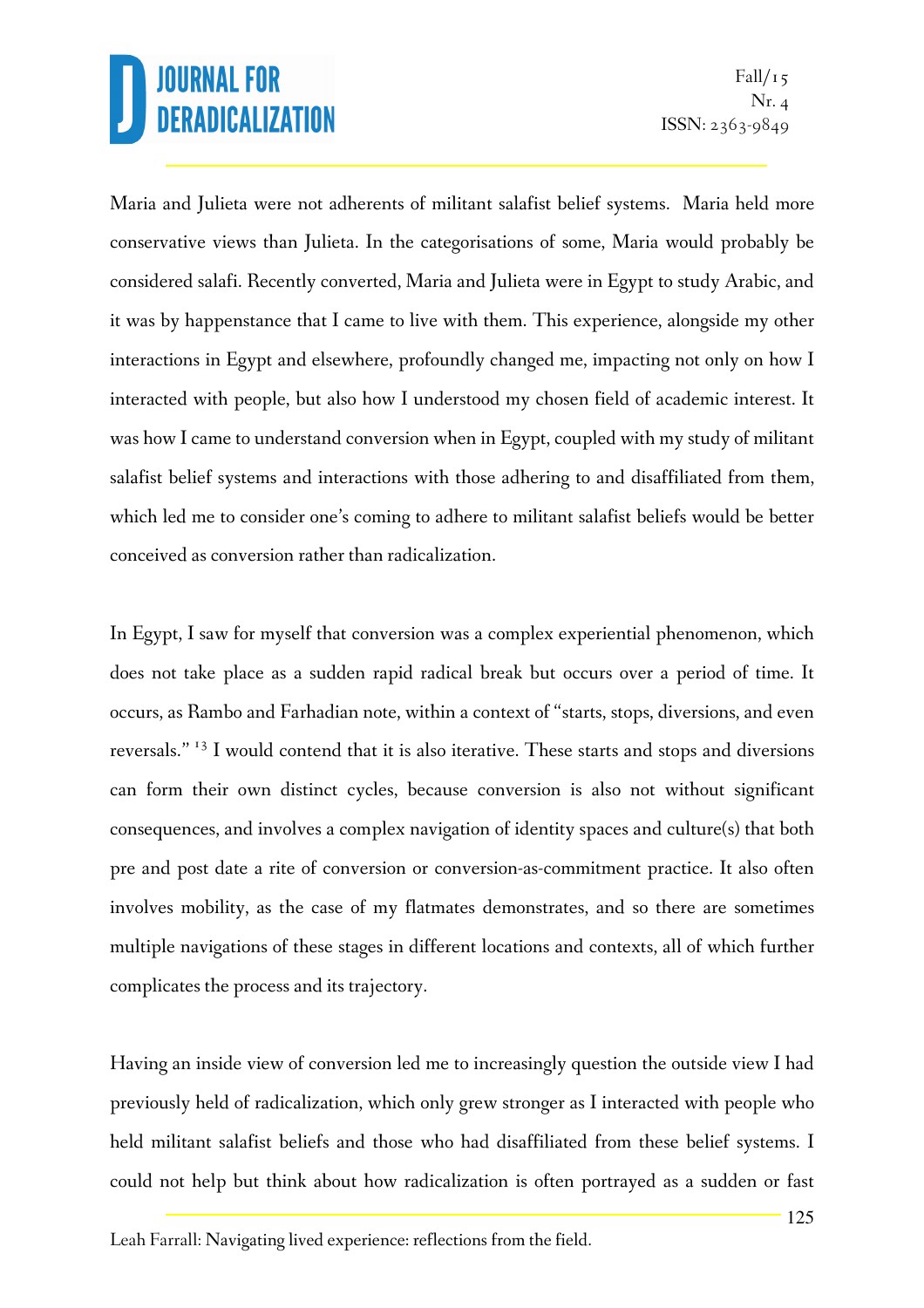acting linear process that is only forward moving. But as I have seen, heard and experienced, radicalization, like conversation, often involves a constellation of factors that can both pre and post-date a commitment event or living-out of practices, which mark a person's following of that belief system. How it, too, can be iterative and varied in its trajectory, stopping, starting, and reversing in an ever-constant negotiation of the force field(s) in which it takes place.

It is not my intent to theorize in this piece, but rather to reflect on my lived experience. As Rambo notes of conversion theories (and the same would follow, I posit, for radicalization):

Theories of conversion often tell us more about the one making the attribution than the person or group that has converted. Generally, the theory is an attempt by a scholar to make sense out of something otherwise inexplicable to his/her worldview.<sup>14</sup>

My theorising would only serve to reveal that I am still trying to make sense of the processes I study and of my experiences away; in which some things became more explicable, and others, more confusing—challenging what I thought I knew.

What I present here is my effort at making sense of an extraordinary experience. It is a reflection on learning through lived experience in Egypt and elsewhere and how this influenced my views on conversion, radicalization and deradicalization in the militant salafist context. Informed by an autoethnographic approach that incorporates my feelings and subjectivities into these reflections, I consider how my lived experience challenged the conceptions and knowledge I held, and how I realized the importance of not only looking more critically at processes, but seeing beyond them into the differences, complexities and contradictions of lived experience in significant life events such as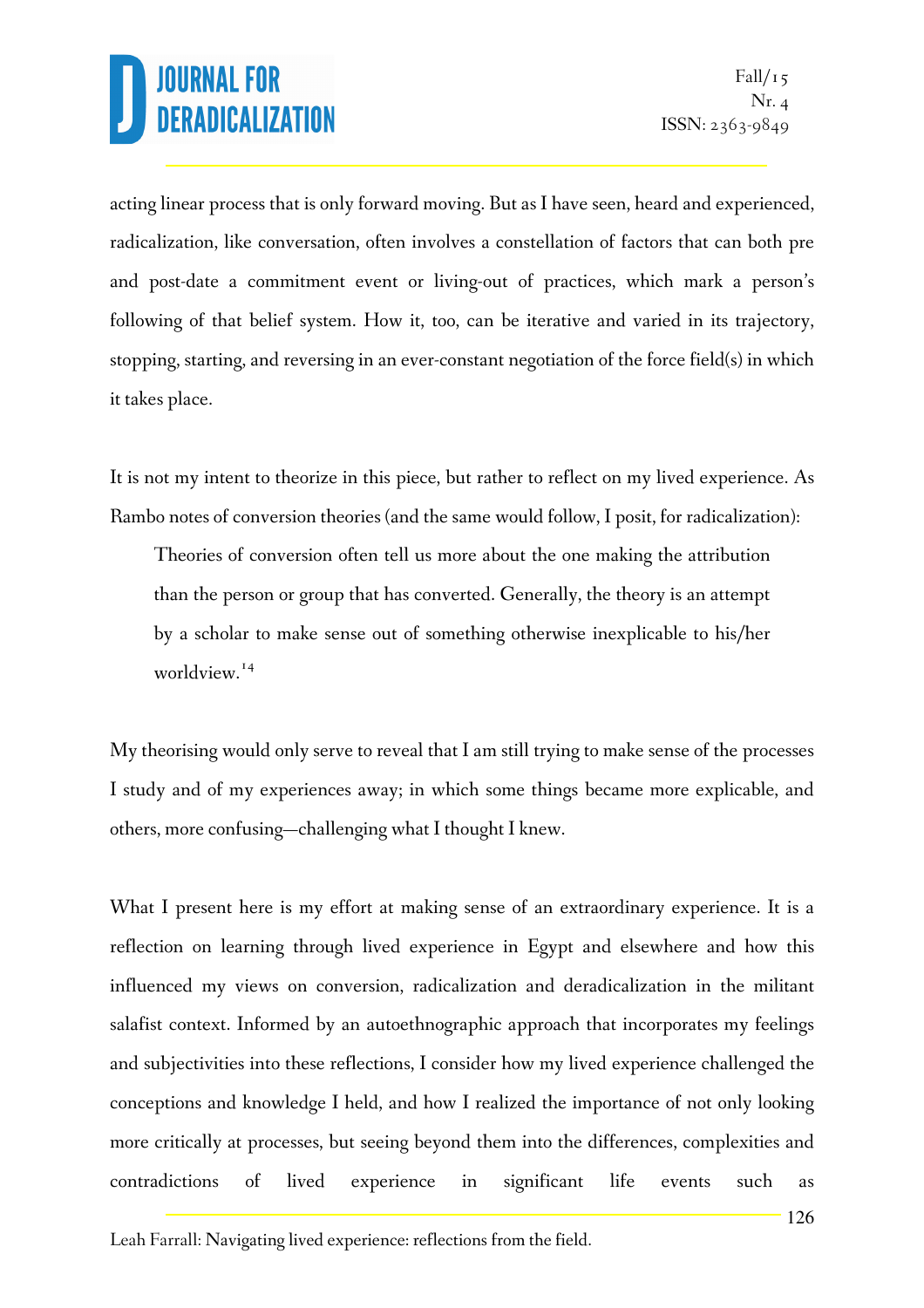

radicalization/conversion.

#### Why an autoethnographic approach?

In autoethnography, the proximity and immediacy of lived experience is the "epistemological point of departure and return."<sup>15</sup> As such, the reflections in this piece mostly relate to my lived experience, rather than a research project focused solely on observations of other people. As Adams, Jones and Ellis note:

Autoethnographies begin with the thoughts, feelings, identities, and experiences that make us uncertain—knocking us for sense-making loops—and that make us question, reconsider, and reorder our understandings of ourselves, others, and our worlds*.* 16 

For me it began with death, identity and the sense of one's place in the world when we lost the head of our family and I reacted by getting on a plane to Egypt.

Autoethnography involves "understanding, and writing from, through, and with personal experiences in relation to and in the context of the experiences of others*."*<sup>17</sup> In Egypt, my experiences became intertwined with those with whom I lived or closely interacted. Using an autoethnographic approach allows me to embrace this entanglement of my lived experiences alongside others', and to reflect on them in a way that also takes into account their cultural and societal contexts.

By recognizing and using these "personal-cultural entanglements," I can better explain the challenges of navigating changing "experiences, identities and cultures," in the context of my lived experiences of conversion, and highlight the impact of these in a way I never could if I was not sharing part of the experience.<sup>18</sup> Indeed, one of the key benefits of an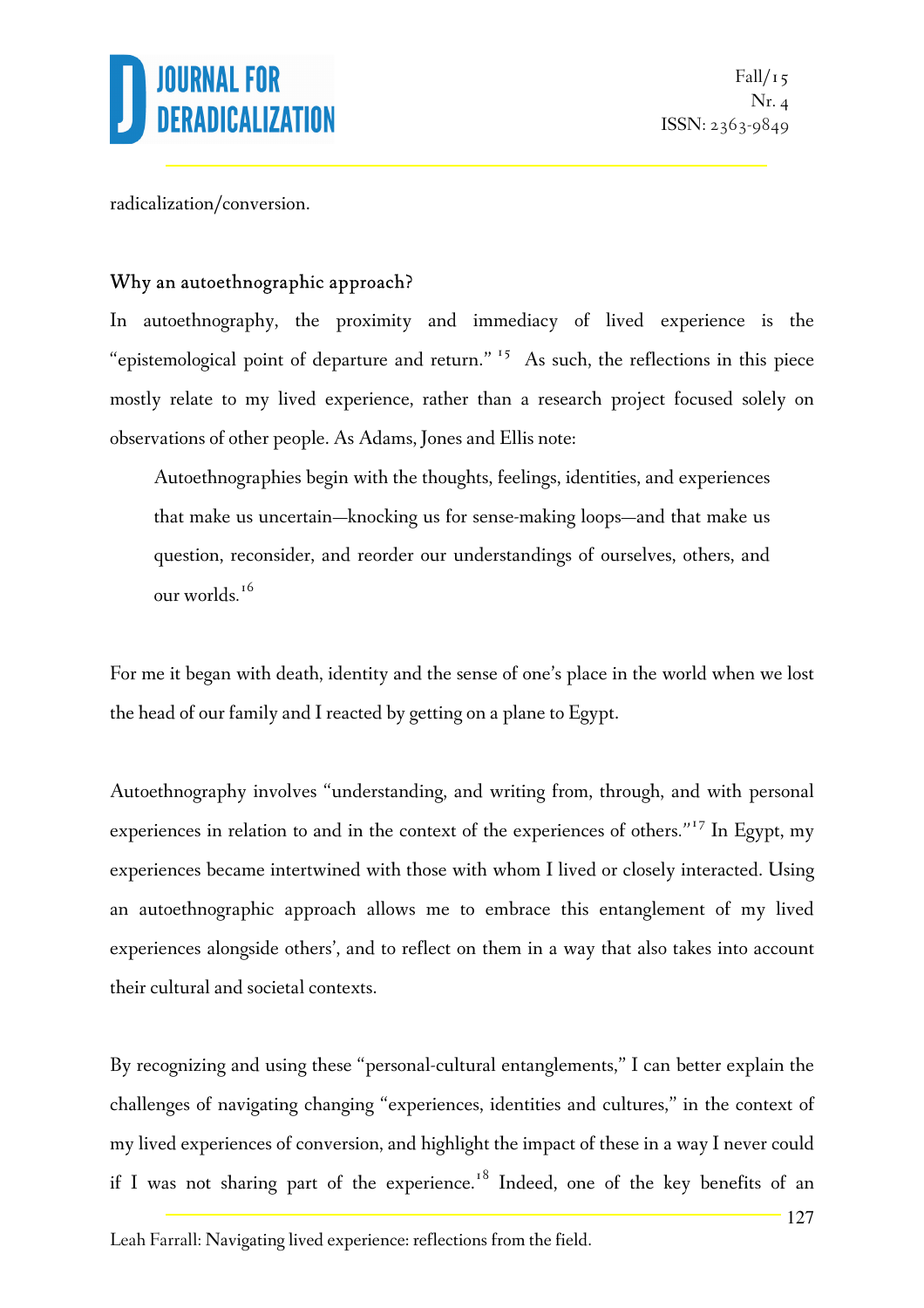autoethnographic approach is argued to be that "insider knowledge can be used to call attention to the complexities of commonly held, taken-for-granted assumptions."<sup>19</sup> This is done through the connection of "personal (insider) experience, insights, and knowledge to larger (relational, cultural, political) conversations, contexts, and conventions."<sup>20</sup>

As Bleiker notes in his piece outlining the benefits of autoethnography for the study of International Relations, such approaches

can become a way of understanding otherwise inaccessible social and political relations which are important to forming and sustaining political community. Learning from such experiences can be crucial even through the so-produced insight may never be confirmed by empirical validation or falsification methods.<sup>21</sup>

In this respect, my lived experiences have also brought me new ways of considering a range of issues in my area of study, not only relating to conversion/radicalization, but also how groups espousing militant salafist belief systems form and sustain their communities, and the social interactions and other mechanisms they use to cultivate converts and maintain cohesion. It is to these experiences I now turn.

#### On Identity and Creating Meaning in Life

One of the things I noticed most as I first shared apartment life with Maria and Julieta was their dedication to creating meaning in life through their new religion. I found it in stark contrast to the deep ambivalence I had at that time towards life, death and my own place in the world. On reflection, I find it striking I became so interested in how they created meaning and identity in their lives rather than looking at my own identity, which over the course of my time in Egypt was defined in part for me, in opposition to the things I was not;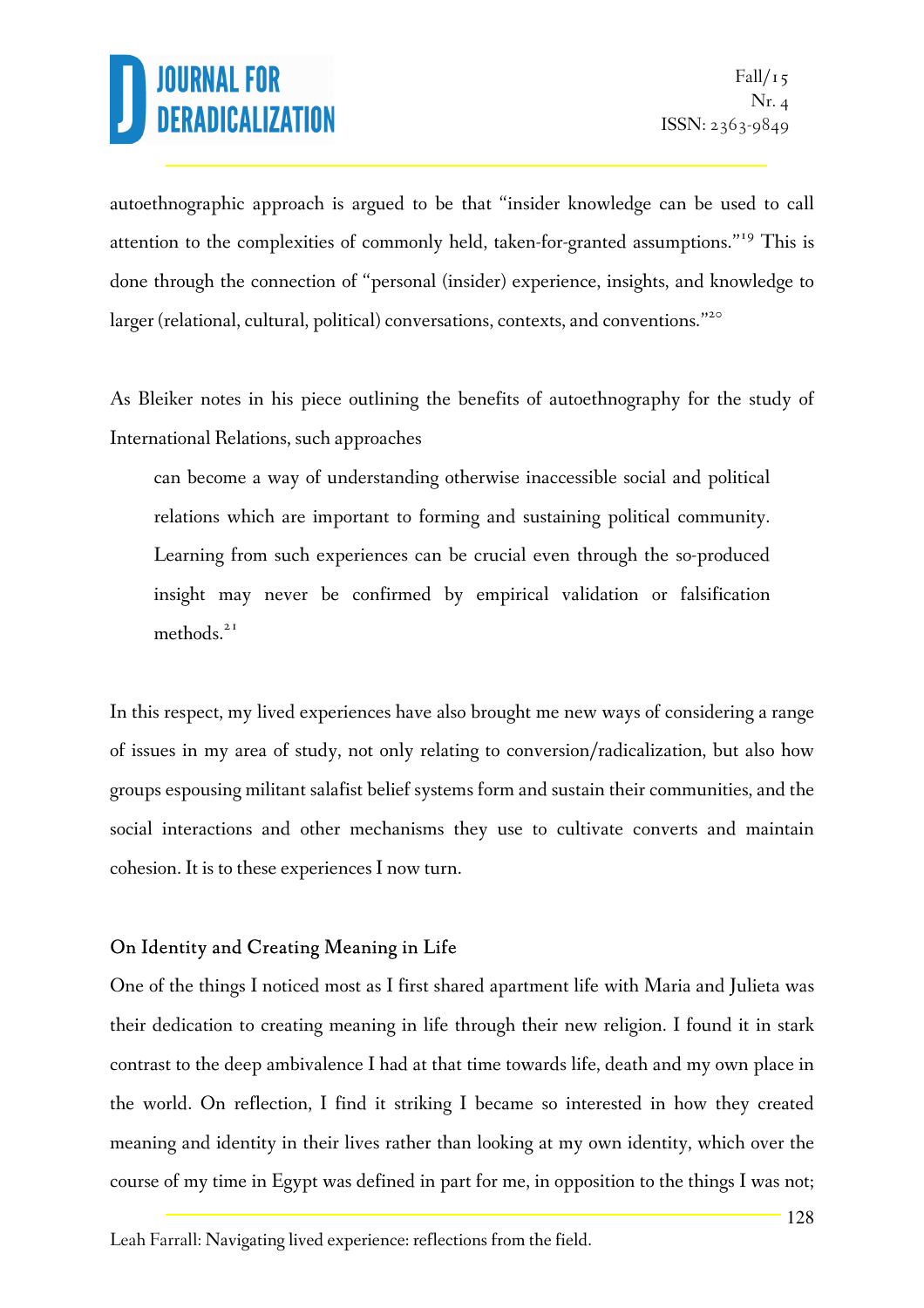married, mother, Muslim, as questions as to why I was none of these things were repeatedly posed to me by some of those with whom I interacted.

I later came to realize that it was a process not dissimilar to one Maria and Julieta were facing. They were Muslim, but they were foreign; they were seen through the lens of their culture and nationality, but wanted, it initially seemed to me, to be identified through their practice of religion. Both had arrived to Egypt single and quickly married. Maria had only recently escaped a violent marriage that appeared to have been an early part of her conversion. They were also 'banned' from marrying by the organization that had helped to fund their trip. I wondered why they risked getting married. Both had wed men who were foreign, but not of their nationality, further complicating their future life paths. Their husbands were living elsewhere as they completed their studies.

Marriage in Islam is often referred to as one half of *deen* (the religion). I wondered whether being unmarried when feeling foreign in a land you thought would practice Islam correctly, and in which you thought you would be unquestionably accepted, made them feel as if their *ibadaah* (worship) was not correct if they remained single. At times I certainly felt as if I was not seen as living correctly; it was in the looks given to me, particularly by other women, some disapproving, others almost pitiful, when I explained that I was not married and did not have children, as if somehow that meant my existence had no value. I can only imagine this type of questioning must have been much harder for Maria and Julieta—particularly if it was presented as a failing in their religious duty, or made them feel that way. I doubt they anticipated this when they envisioned living in Egypt.

The reality of living in a Muslim majority country, as Maria and Julieta found, was not at all as they had expected, and was quite confronting. Their idealized expectations did not meet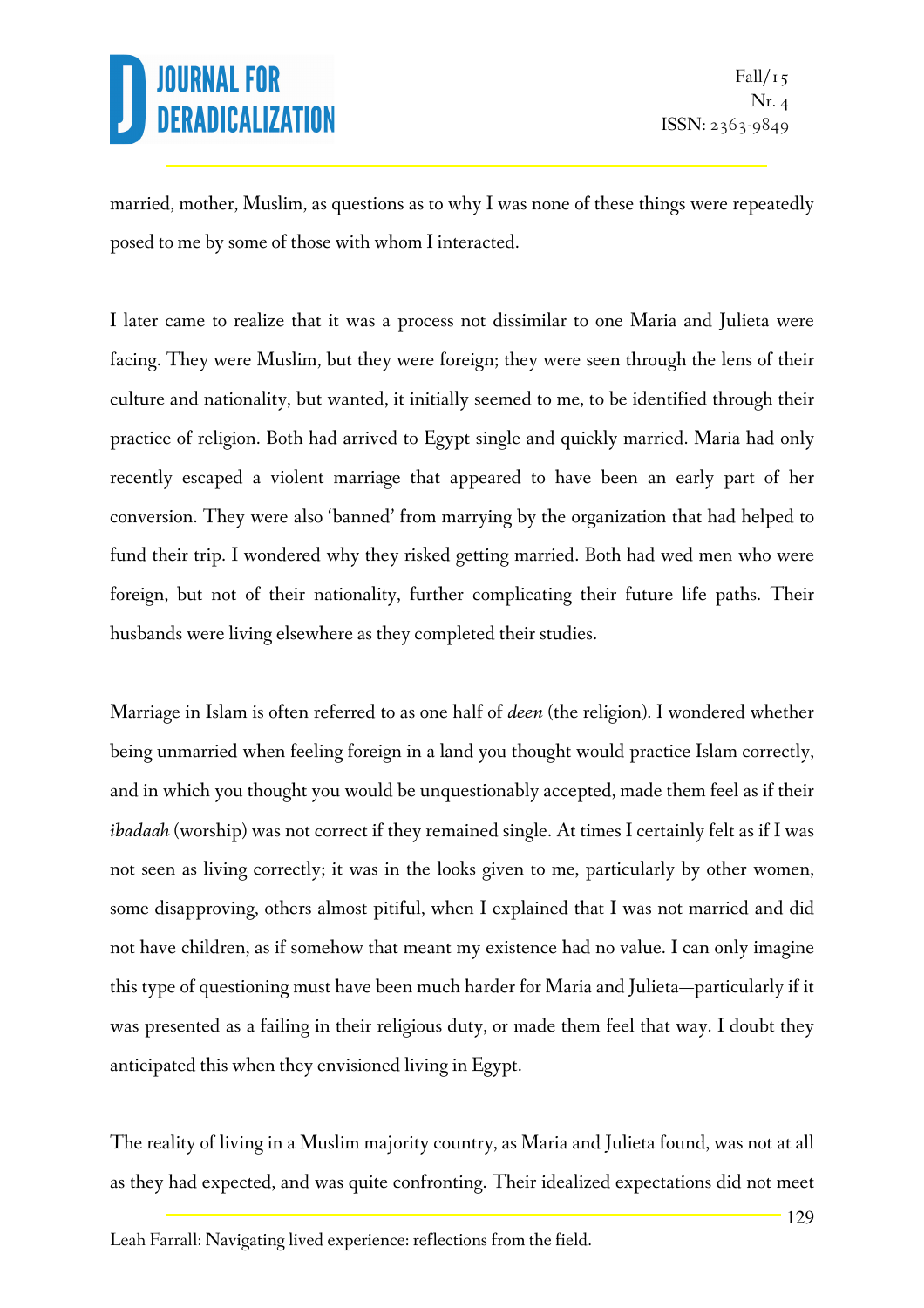the realities of religious practice in Egypt. They were not alone in this experience. I too had an idealized vision of Egypt that was nothing like the reality I experienced, and we often spoke about how different and challenging we found it, particularly as women and without the presence of a chaperone to ward off some, but not all of the harassment, and help with the general navigation of life. As a female who liked to wander the world solo and cherished independence, I found it extremely confronting to want to remain independent but also want a chaperone as a form of respite from the exhaustion, and at times outright threats to my safety, being independent entailed. Later, I would come to live alone, and spent many nights with a knife under my pillow, either by virtue of an unwanted visitor banging on my door knowing I was alone inside, or armed men in my hallway. I lost count of how many times I was followed or harassed on the street when walking alone. This took place despite my wonderful friends and neighbors in my community who looked out for me.

My idealized version of Egypt was very different to Maria and Julieta's. But it was equally shattered upon living in the society. None of us had anticipated the lack of law and order, the all-pervading corruption. Nor had we anticipated how difficult it could be to even cross a street safely, the dangerous (if not 'crazy' in the words of my flatmates) driving, the near constant sexual harassment at times both physical and verbal, and the sense of disempowerment brought about by an inability to do anything about it. For a time the police all but vanished from public view. A man could grab at you in broad daylight, on the street, in front of people—and do so, I discovered, with impunity. Of course, this was not always the case, but it did happen and all too often. Your first instinct to defend yourself was not always the wisest; if no one intervened to stop the groping, it was unlikely they would intervene to stop the person striking you back if you did lash out to defend yourself—as another friend experienced. Collectively, this all made me feel tremendously disempowered and dislocated. In this experience, too, I was not alone.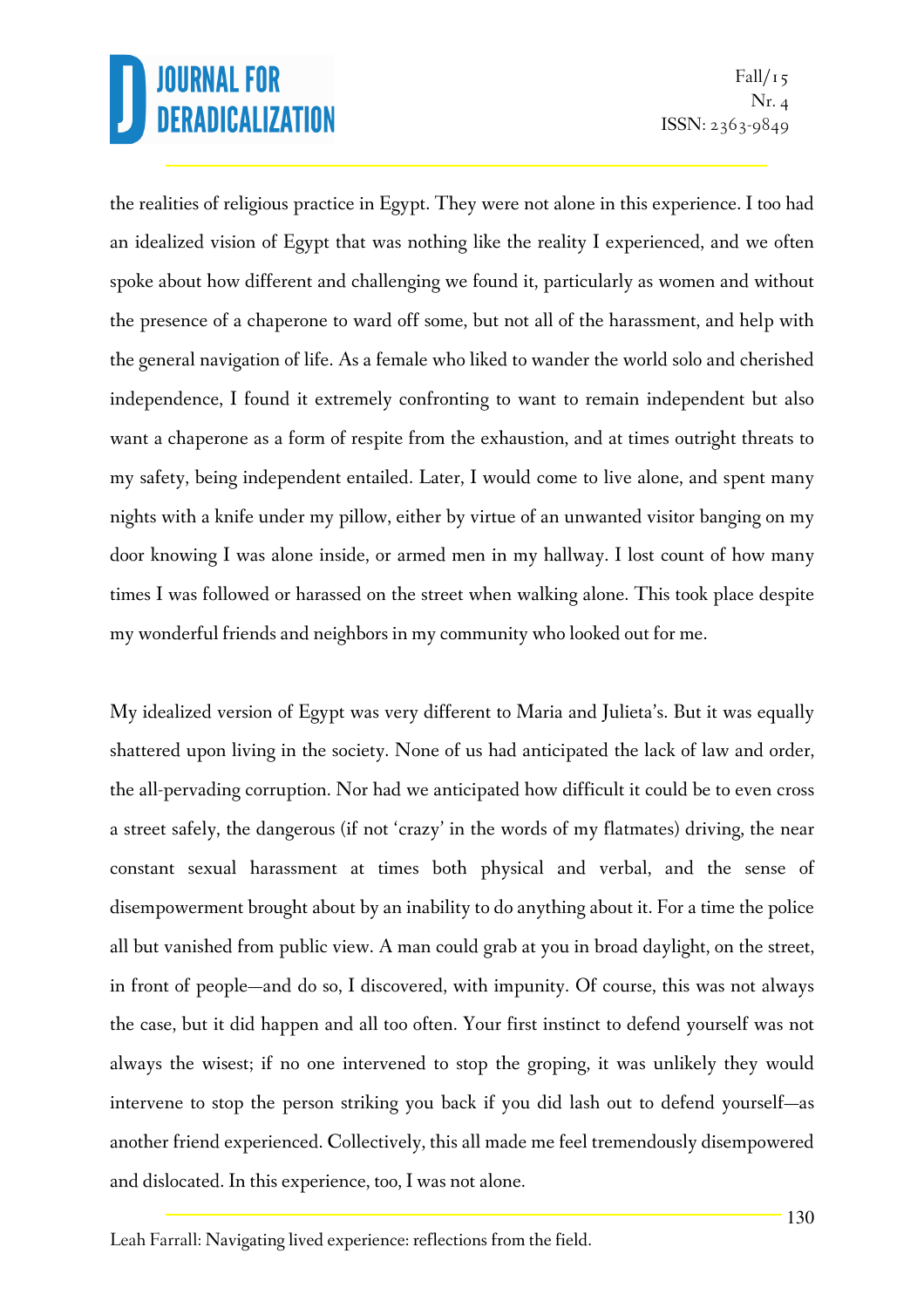Many male and female friends and acquaintances with whom I regularly associated felt some form of disconnection and disempowerment. We were from all walks of life and political and religious orientations. Some were foreigners newly arrived to the country, some were refugees. Others had come 'home' only to find a country they did not recognize, or having lived elsewhere their entire lives, were coming 'home' to a country they knew only from the stories of family, which did not match the reality they were experiencing. Still others, who had never left their country, felt as if they no longer belonged. They all railed at the corruption, feared for their safety and that of their family, felt unsafe on the roads and wanted some form of law and order to take hold and make things better. That sense of being in but at the same time feeling outside of where we lived seemed to connect us all regardless of our nationality, religion or politics. What fascinates me is how similar many of our thoughts were in terms of disconnectedness and the ills of society, but how differently we all dealt with the situation. While we recognized our disconnectedness and many of the same ills, how we processed these thoughts, what we attributed to our thinking that way, or even the causes of and remedies for societal ills, were all different.

The answer my flatmates offered up for the ills of society was "that they do not practice the correct form of Islam here." I remember the first time Maria and Julieta said that to me, when they had asked how I was going. We were talking about some of our experiences of harassment on the street, and Maria told me she was harassed regularly despite wearing the *niqab* (veil covering all of the head and shoulders except for the eyes). Both Maria and Julieta then went on to explain how religion was not practiced correctly in Egypt. I thought to myself 'what an incredibly arrogant thing to say, these girls, so new to the religion, presuming to know better.' I was, in retrospect, no better in my scornful comments about society in those early days, and in my judgment of them.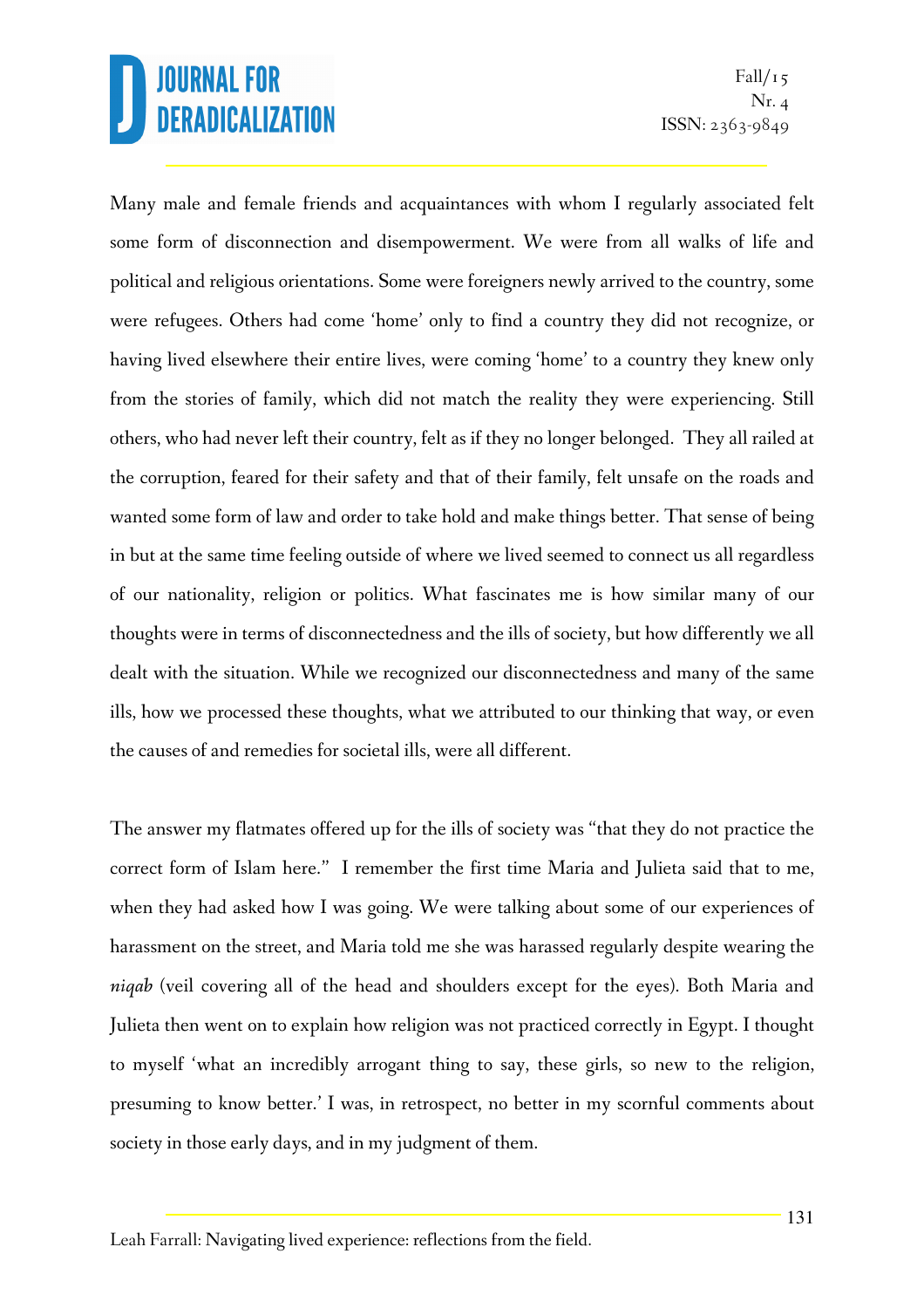As we had more discussions and as time went on, I came to slowly understand what they meant and why they thought that way. I had wondered if when they converted they had an idealized version of their religion that was conceptualized outside of any particular cultural and societal contexts. In her study of conversion in Sweden, Sultan had findings suggesting this might be the case, with a quote from one participant who had converted mirroring the sentiment of Maria and Julieta when they spoke of how they thought Islam was not being practiced properly in Egypt.

I haven't discovered anything in Islam that I find bad but I have however, discovered how Muslims really act and that is not always in accordance with Islam; that has made me disappointed.<sup>'22</sup>

In *Being German, Becoming Muslim,* Ozyurek narrates a conversation between two German converts that also highlights a similar sentiment:

Murad Hofmann…a German convert to Islam, writes that toward the end of his long life, the renowned German Jewish convert Muhammad Asad told him that he doubted that he would again find his way to Islam, as he had done in 1926, if he were a young man in today's Muslim world. "With some bitterness he shared the frequently heard opinion that one could find lots of Muslims in the Orient, but precious little Islam these days, whereas the Occident had very few Muslims, but now much Islam."<sup>23</sup>

Faced in Egypt with what one of my acquaintances explained was an 'Islam of the street' or 'the people' Maria and Julieta chose to blame the incorrect practice of Islam for the ills of Egypt. If Islam was embraced and practiced correctly, their logic went, these things shouldn't happen. But humans are creatures of contradiction, and rules are not always followed. Navigating them was problematic, even for Maria, who was very committed to the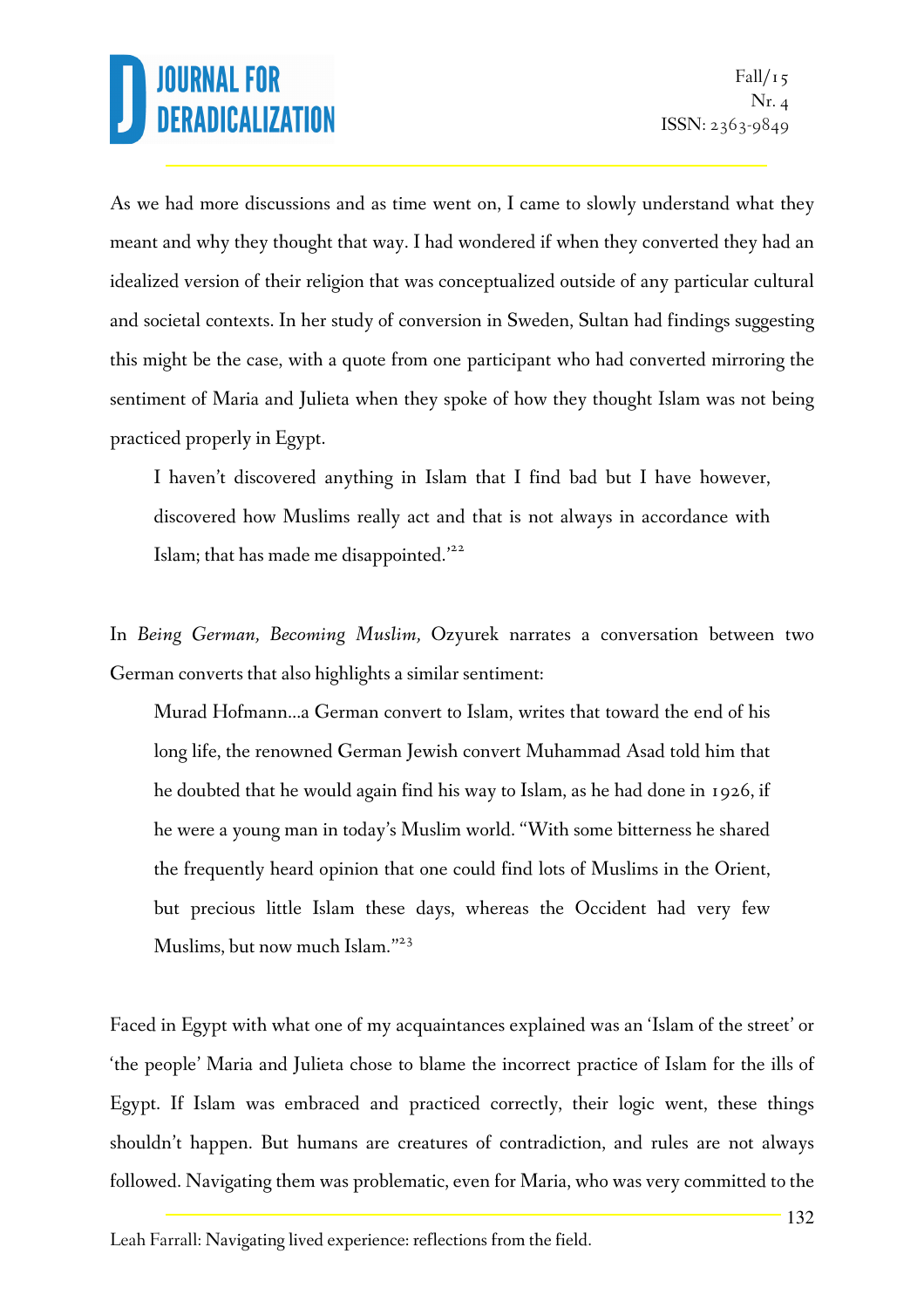*deen*, and her *ibadaah*—protecting her *hayaah* (modesty) with the *niqab*, and practicing hygiene and grooming according to the *sunnah* (way of the Prophet Muhammad), which she described on several occasions, encouraging me to do the same.<sup>24</sup> Yet, she struggled with *fajr* (dawn) prayers. She would sometimes ask me to make sure she woke up, and so it came that I would wander up the hallway in the early morning after the call to prayer and check that she was awake.

I had assumed that because Maria and Julieta saw the correct practice of Islam as the solution to societal ills they might also view their home culture in a negative light. But yet I never heard them speak negatively of their homeland or culture when talking about their pre-conversion experiences. Perhaps it was because they, like me, were busy confronting a new context that was far from the ideals we had constructed, and required a negotiation of our own place in this reality, and perhaps for them, even their conversion. What did become apparent was that although the reality was not to their expectations, it never made them question their faith. How they dealt with that challenge to their ideal and the disconnectedness living in another reality brought was to bolster their *ibadaah*, and to dedicate themselves to seeking *ilm* (knowledge).

Maria said Islam brought her peace. It helped her turn her life around, and an abusive and violent first marriage in her early conversion process did not weaken her faith, but instead strengthened it. As I watched her navigate life in Egypt, a similar strengthening seemed to be occurring in response to reconciling the differences between her vision of an Islamic society and the realities of living in Egypt. For Maria, the dissonance she saw seemed to intensify her desire to better understand and practice Islam correctly. Julieta confronted the same challenges and shared the same views, although as she remarked to me, her more positive life experiences and upbringing may have seen her better equipped to deal with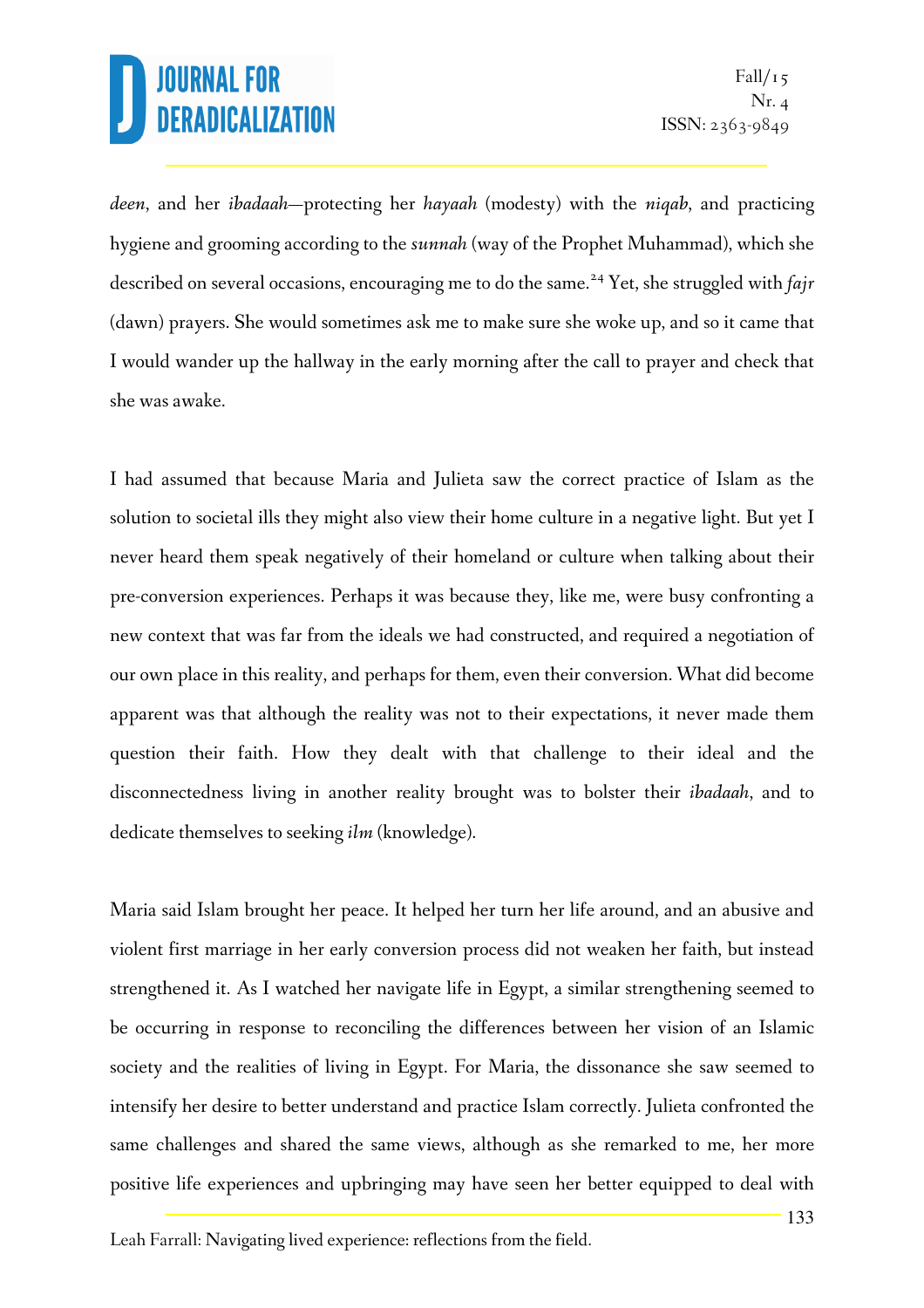such challenges. She seemed more confident in her own *ibadaah* and in navigating her space in the world, even as her friend encouraged her to don the *niqab* and adopt a more conservative practice.

In literature on conversion and how converts deal with navigating between the ideal and the reality, focus is placed on the role of socialization in shaping how converts conceive of their experiences. A convert's conceiving of experiences takes place in a social context; that is, it can be influenced by social interactions and reinforcements. In this respect, converting is not just about changing one's belief system, but can also be about the group or community that one is joining, and how beliefs are sustained, shaped and even reformulated through social interactions. As Sultan notes,

If in the receiving group there is a culture of strong control over individual followers, opportunities for reflection are limited, meaning in turn that the tendency to idealization increases sharply among followers who are still interested in staying in the group. Here one also finds a greater need to reinterpret one's own life story. On the other hand, groups characterized by openness to their followers and that exercise less social control, provide considerably greater opportunities for independent thinking among future members. Consequently there is less need to idealize as well as reinterpret.<sup>25</sup>

Maria and Julieta were outside of any group in Egypt. Any idealization process that may have taken place when they converted in their home country was not only undermined by their lived reality in Egypt, but also by the absence of the social context of a re-enforcing group. This left them free to walk their own path, to interpret and navigate independent of the influence of such social interactions.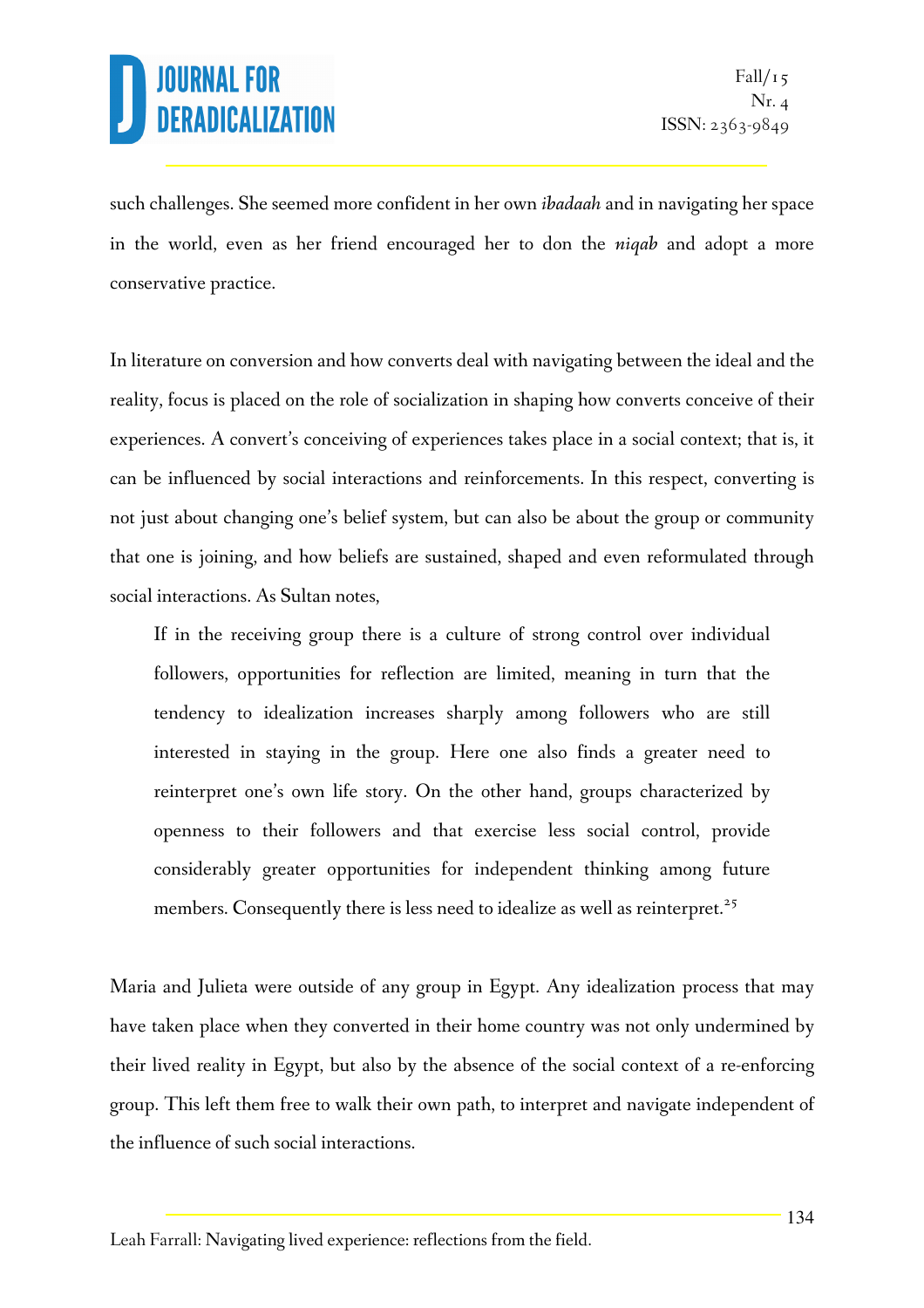I often wondered why they came to Egypt. Did they face what they felt was familial obstruction of their pursuit of their new faith back home? If they did, it did not stop them from converting. Neither, it seemed, intended on going back home. Perhaps this too was a reason for marrying. I wondered if the appeal of living in what they thought would be an Islamic society was because it offered the space to live without the intrusion of their home culture or without feeling strange practicing their religion in a country where they were in the minority. My thinking on this quickly came undone because rather than reject their culture or cast it in a negative light, they brought it with them. I heard a lot of Latin American pop music when I lived with Maria and Julieta. Hearing that coming from Julieta's room did not surprise me, but Maria's listening to music I did find surprising, given her outward appearance as salafi in religious orientation.

When I first encountered Maria, it was outside our apartment, and so she was dressed in an *abaya* (loose over-garment covering all but head, hands and feet) and *niqab*, and also had both her feet and hands covered. She fully met the stereotype I had of niqabis in those early days. When I arrived at the apartment the next day she was in her room. The first thing I noticed when she came out was that she was dressed in a singlet top and tight pants with a full length side cut out, and as she passed me she kind of danced her way down the corridor, singing to the Latin American pop music coming from our other flatmate's room. In truth, I was far more confronted by this than what I was when meeting her swathed in black with only her eyes visible. I had assumed that because Maria wore the niqab she would disavow things like listening to pop music and that she would dress conservatively—even in the house. Somehow I had also gotten it into my mind that she would not only be quietly spoken but also shy and aloof, because I had come to interpret salafi doctrine as encouraging women to have these characteristics in their pursuit of being the 'ideal *Muslimah*' (Muslim woman).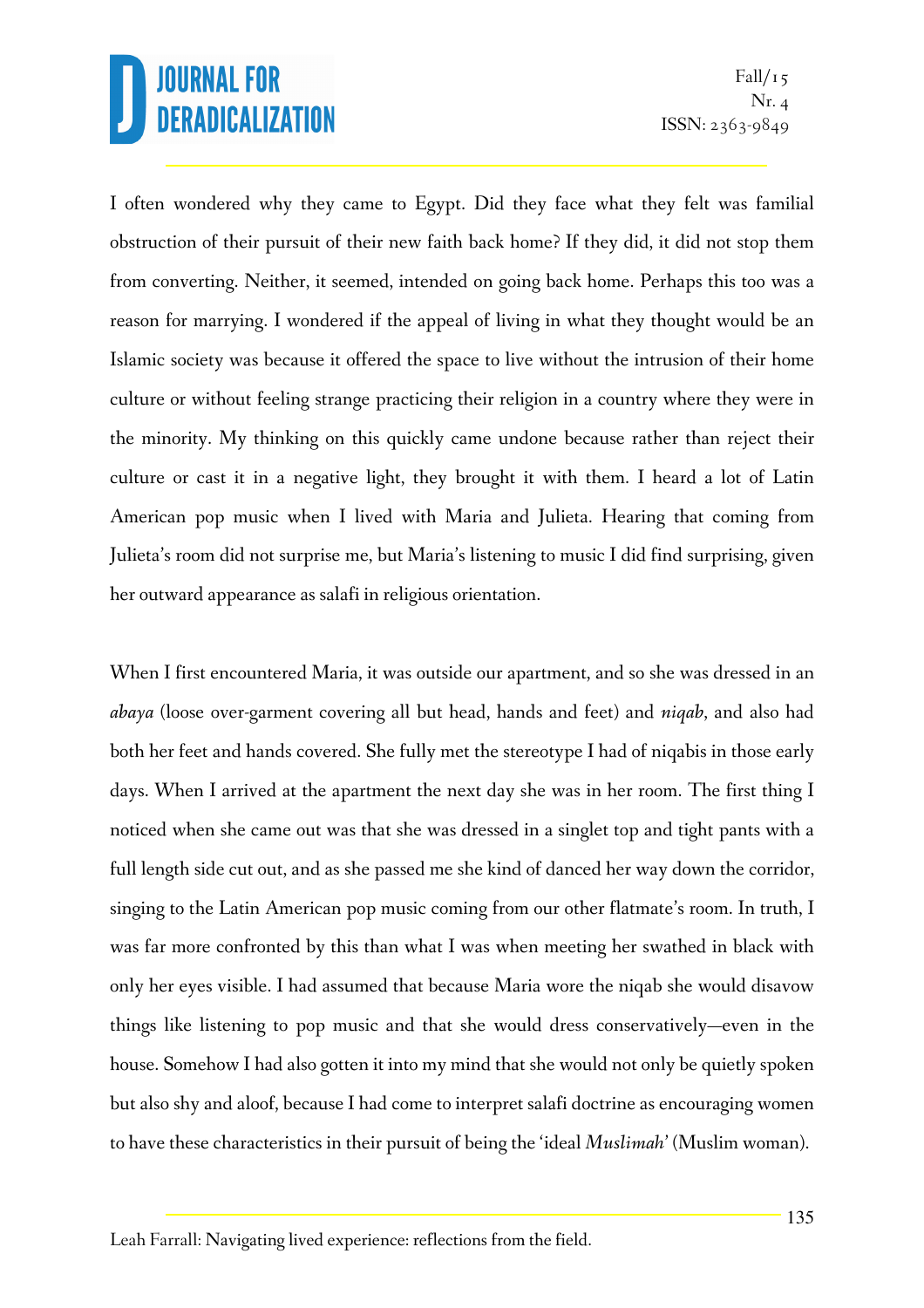When I think back to the stereotype I had at the time, I realize I was shocked not by Maria's outward appearance, which I had interpreted to mean that she was salafi, but rather because she was, to me, so recognizably not salafi at home, or not what I thought a salafi would be. I cringe when writing these recollections now but I want to share what I thought and why, so I can explain what I later came to understand.

At our first meetings, I saw Maria as defined by her clothing. I looked at her outside attire and characterized her by it. I assumed that she would be a-cultural, as it were. That she would not listen to music or watch movies—that she lived a somewhat absolute existence defined solely by her religiosity, and in which there was no room for these other expressions of identity and culture. As a result, I was shocked when inside the reality was altogether different.

Prior to sharing a living space with Maria, I can see now that I saw women like her as one dimensional, which was even clear in the terminology I used to describe her, as a niqabi, as a salafi. An outside 'book perspective' influenced my doing so; I formed this conception on the basis of what I had read in both academic and salafi literature. I was influenced by the salafi literature's focus on identifying solely as Muslim and in the strict salafi definition of how the 'ideal' Muslim should behave, which I interpreted to mean disavowing elements of culture (like music and film). While this may be an ideal that it is depicted in the literature, it did not represent Maria and it was not her lived reality. But yet, this is how I saw her, until an insider perspective taught me otherwise. For Maria and Julieta, being Muslim did not involve such absolutes. They were of their culture and Muslim, rather than being only Muslim in their self-identification. While Maria and Julieta wanted to be accepted as Muslims in Egypt, it did not define them. But neither, it seemed, did they want to be solely defined by their nationality or culture. They saw no problem in being both. In truth, I had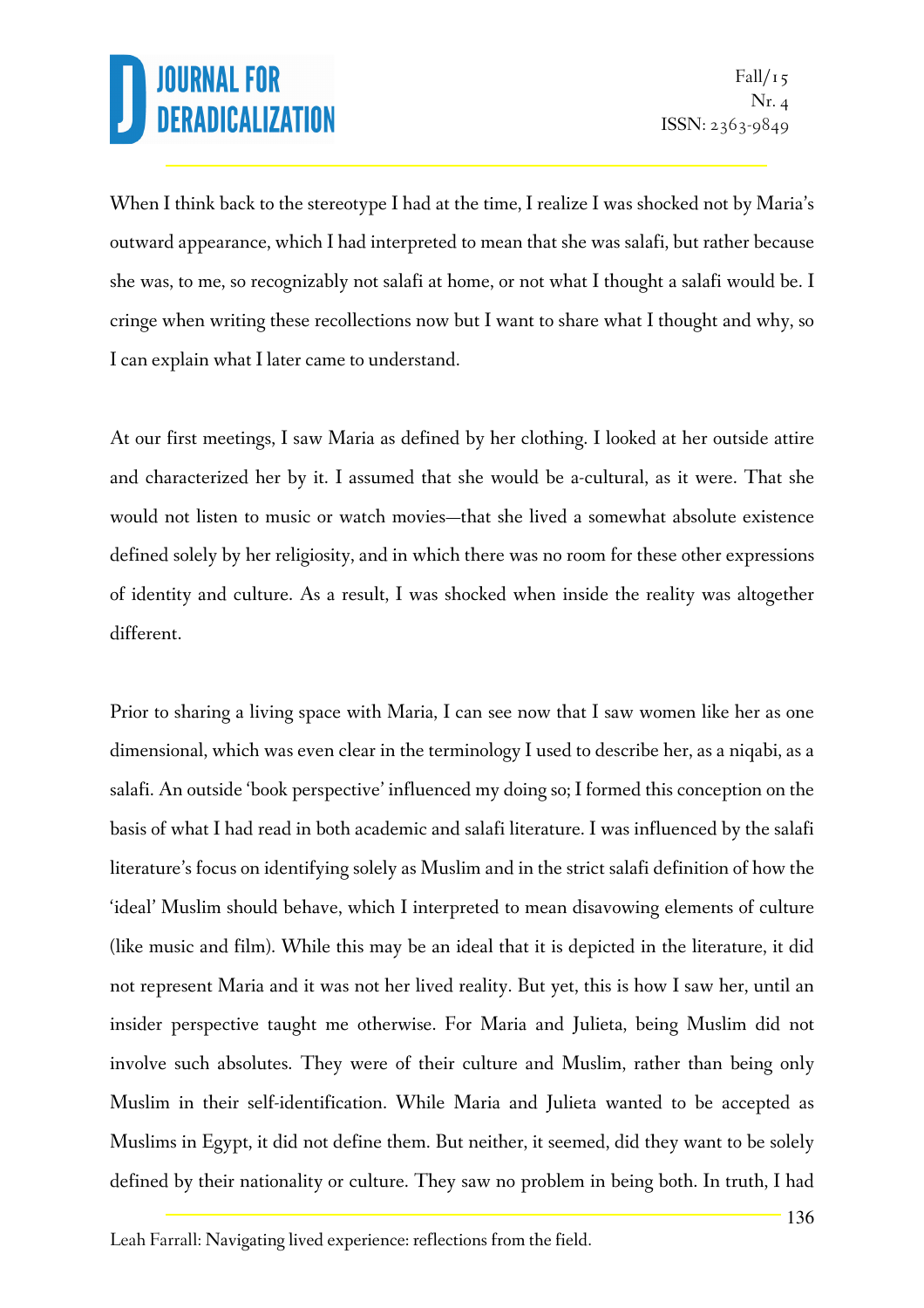

the problem and deeply regret some of the ignorant attitudes I brought with me into the house.

#### On lessons learned

Looking back at my conduct, I can see my treatment of Maria in such an ignorant manner must have been confronting. It has made me look much harder at my own biases. It also made me think more carefully about the costs of conversion: how interactions change, how you are perceived differently, and how alienating and hurtful that must be, especially if your change is something you believe is rightly guided and for the good. Being recognized for your piety is one thing, but for it to be the only thing that is seen to define you, and in a way that is often seen as negative by others, must be difficult.

My time in Egypt and interaction with Maria and Julieta has allowed me to better understand and see the consequences of conversion. Negotiating relationships in your new space can be challenging. Long-standing relationships and social ties become strained. Families become estranged. Maria's familial background was not as stable or positive as Julieta's but I got the sense from both of them that their conversions had come with significant cost. I also realized that costs are not just in the lead up to a conversion and in the immediate aftermath, but can be ongoing. There is cost involved not only in leaving the old but also in embracing and coming to terms with the new.

Converting involves changes to a person's identity and their way of relating in and to the world, and so can fundamentally and irrevocably change the nature of familial and social relations as well as broader interactions within a society, not always in a positive way. These changes are not easily navigated or resolved because conversion is a lengthy process rather than a solitary event. As I saw for myself, renegotiations of self and identity continue in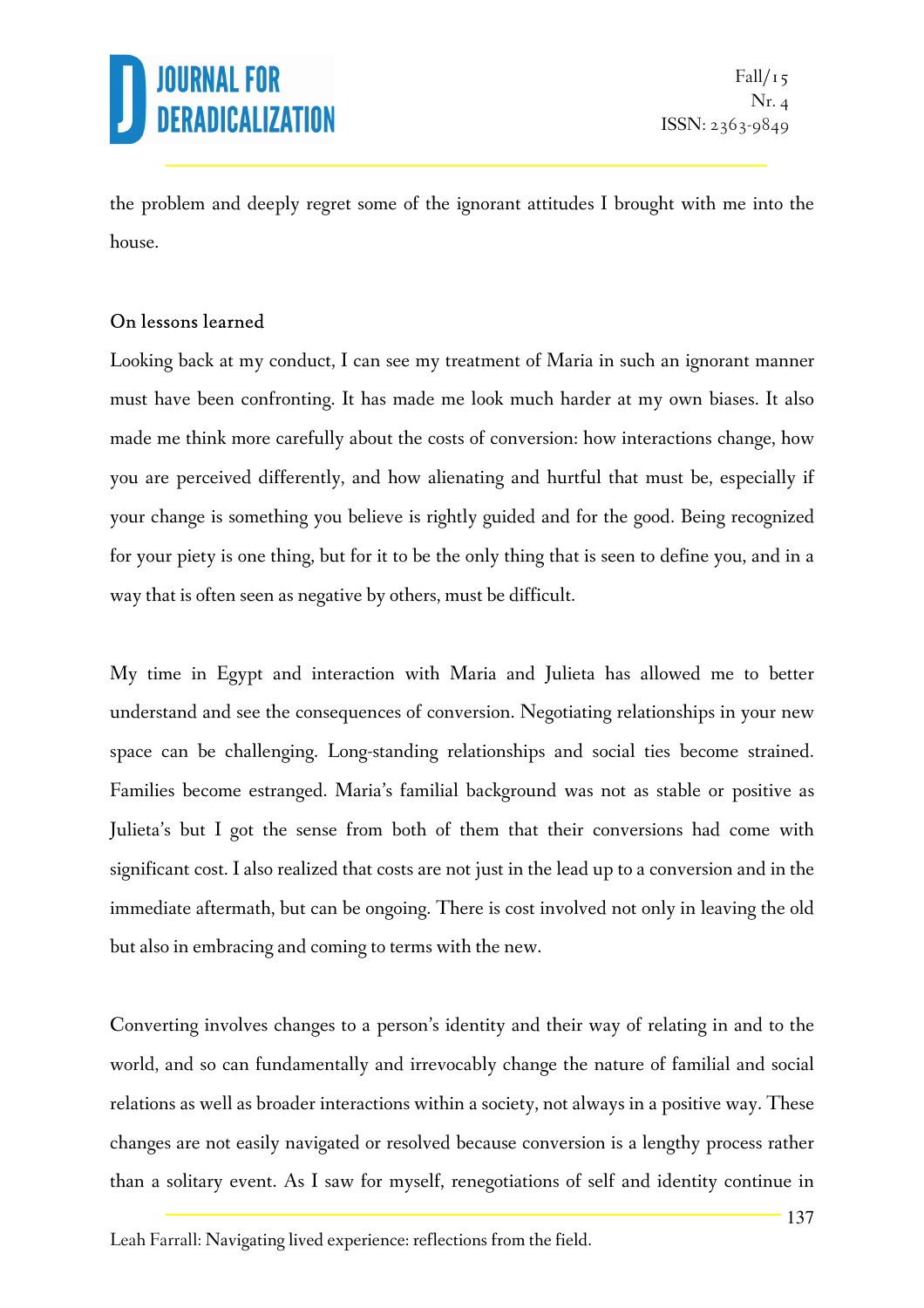force fields that are not static. Acceptance in the new world, often idealized, is not always guaranteed. If a person moves during or after the conversion processes, these negotiations can start all over again as the person must navigate a new society. How these costs are framed, as positive or negative, seems to depend not only on the belief system but also on context, location and the nature of social interactions surrounding the conversion process. If conversion processes take place across several locations and/or with several different groupings of social interactions, it becomes more complex, as I saw in Egypt.

Perhaps the most important lesson I learned was that when a person is confronted with dissonance and a conflict between their ideal and reality, even when the reality is negative and might be seen by outsiders as a catalyst to reconsider a position or faith, quite often the opposite occurs. Faith is strengthened and engagement with it intensifies. I also learned that conceptions of self and perceptions about how one is seen by others are critically important, and that these conceptions and perceptions are not static, can influence each other and also change with experiences, encounters, and location. I grew to appreciate how conversion often takes place in spite of strong resistance from family and social networks. While we often understand conversion as happening to those who are vulnerable and easily brainwashed, I learned that it also requires great strength and resilience precisely because it is such a costly and challenging endeavor. Finally, I learned that while conversion can seem to be a fast acting process, the antecedent stages or precipitating factors that take place before a conversion as commitment event or outward lived practice, are often not externally visible and occur over a longer period of time. In other words, it may not become apparent that a person is converting or has converted until they are well along in the process, and even when they are in that process many elements of it are not visible to outsiders.

Conversion research provides an important wellspring of knowledge and insight that has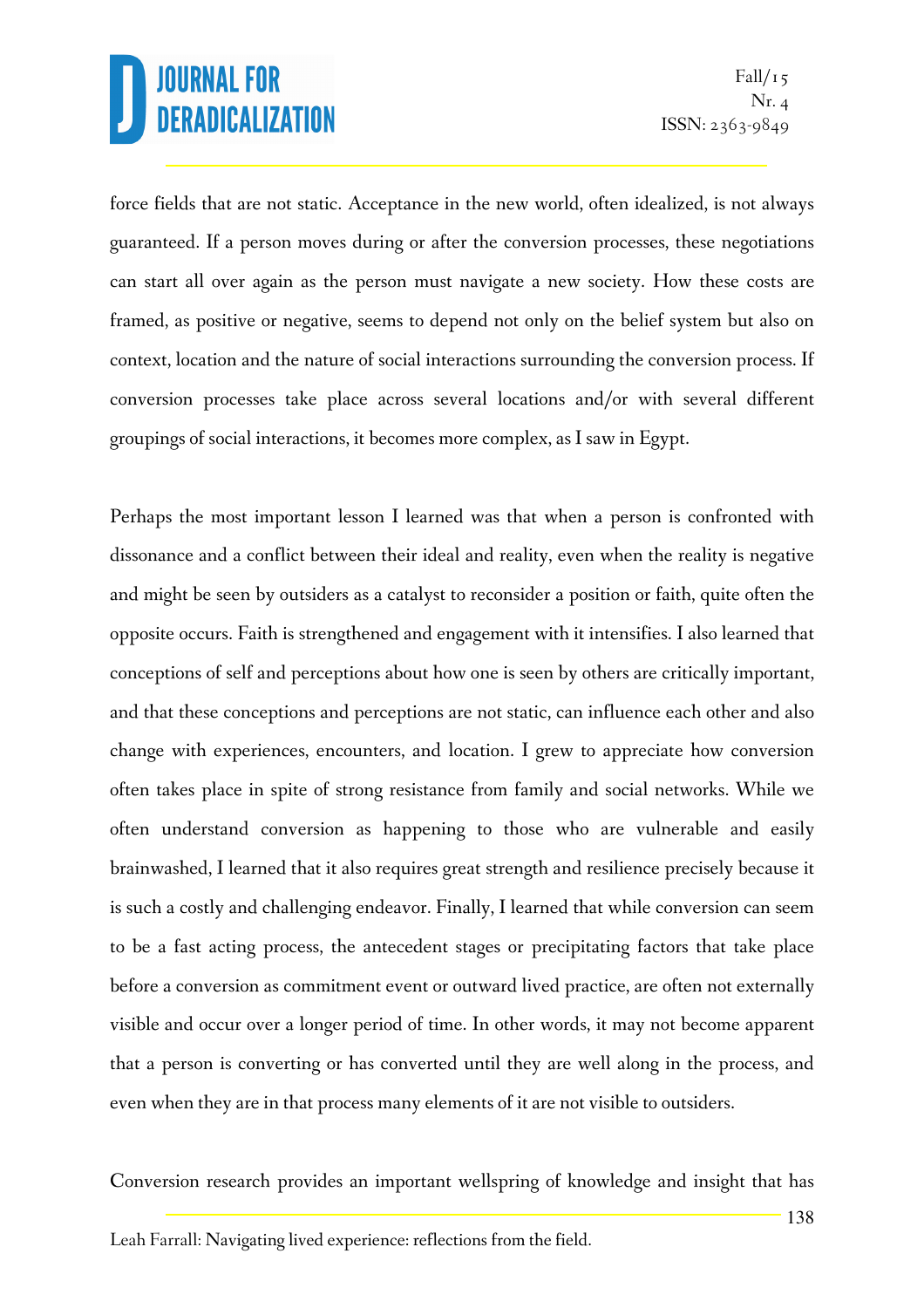$Fall/15$  $Nr_{\cdot}$  4 ISSN: 2363-9849

clear applicability to radicalization. It also has much to teach those of us who are interested in radicalization and deradicalization in the militant salafist context. It does not treat its subject matter in a hostile fashion, as a threat to be dealt with, but rather approaches studying the phenomenon of conversion from a position of empathy.<sup>26</sup> To be clear, an empathetic approach does not mean condoning the activities of the groups one studies, but to paraphrase an observation made by Schmid and Jongman on terrorism studies' tendency towards a counter terrorism focus, conversion studies does not see itself as a firefighter, but rather as a student of combustion.<sup>27</sup> Research is undertaken with the goal of understanding for understanding's sake, not for counteracting a threat because the researcher sees themselves as a 'firefighter' there to help fight the fire, or a part of a counter terrorism effort as it were. In the past, a good deal of radicalization concentrated research has focused on generating policy prescriptions, or building indicator sets for use in countering the threat and often seemed to be pursuing an illusive, universal model of radicalization. Conversion studies, too, is in part driven by a quest for categorization, but is marked by equal attention paid to lived experience and individual differences in conversion processes. It is in the empathetic attention to the latter, the lived and the unique, where conversion studies can most inform efforts to understand 'radicalization.' This is because a key starting point of research is the recognition of difference in experiences and that a process of conversion can come with very significant consequences and ongoing costs. These consequences and costs not only impact upon how a conversion progresses but also any disaffiliation that may take place.

Earlier, I wrote about how I had a one-dimensional view of my flatmate, as being solely defined by her religiosity. I have learned over years of interacting with those in the militant salafist milieu that it is likewise problematic to have a one dimensional view of those who hold militant salafist beliefs, to assume that people who may be sympathetic to these views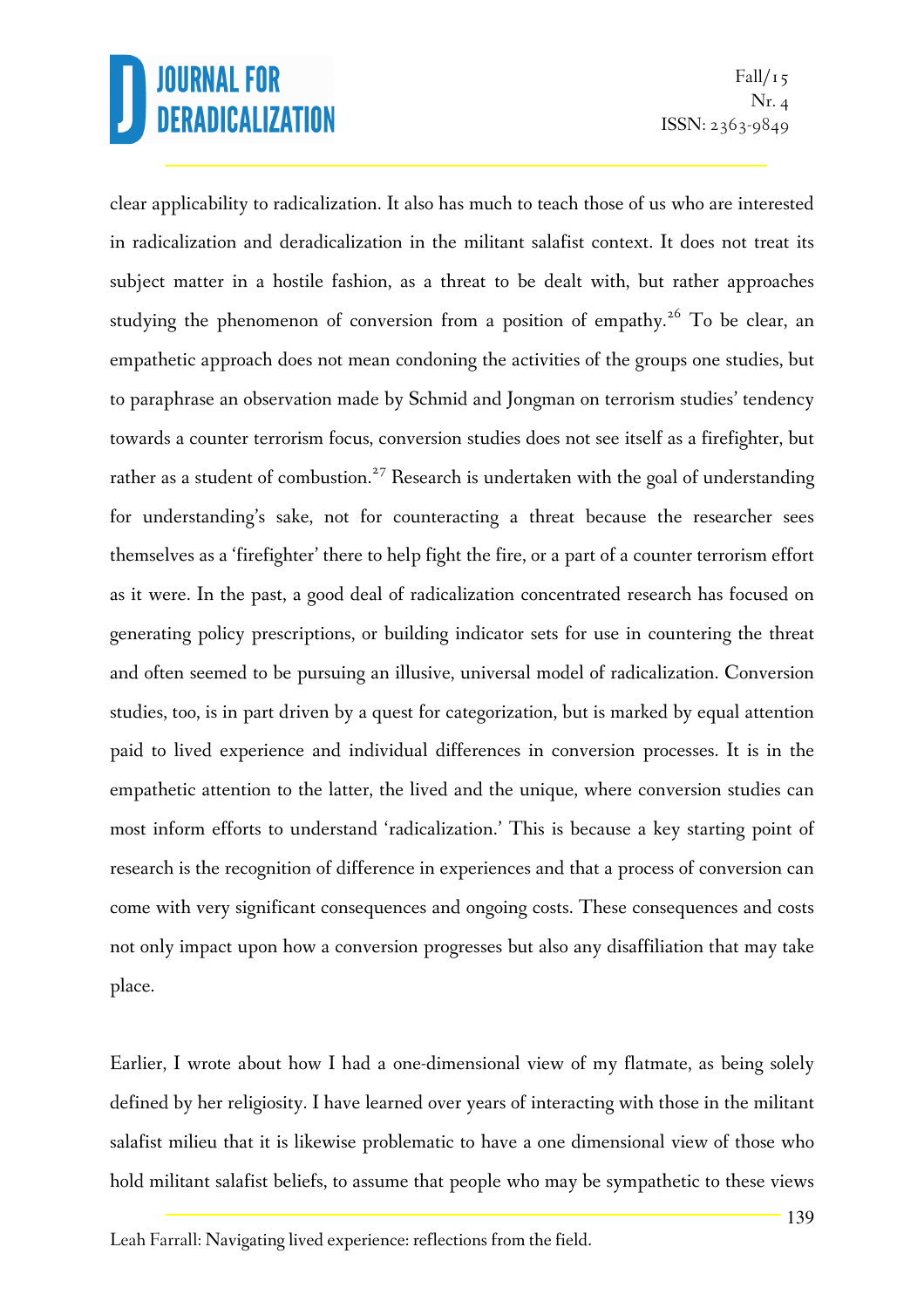don't have normal day to day interactions in the world, won't engage in conversation or are entirely cloistered off from the societies in which they live. I learned that here too there are significant differences between what we understand as the proscribed ideal and the lived reality and practices of those who hold these beliefs. Militant salafis can also struggle to uphold what they perceive as the *deen* and face identity issues as they navigate their place in the belief system and society more generally. Their conversion comes at great cost to their familial relationships; ties can become strained or irrevocably damaged.

If we understand radicalization as conversion, we can draw from a rich body of research that explores these costs and consequences in their varied individual, familial and societal contexts. We could then come to a better understanding of how people struggle to disassociate from their families, society and culture and why, despite leaving behind their old way of life to embrace a new belief system being a costly and isolating activity, this often does not stop but rather intensifies some processes associated with conversion. It is also useful for building a more comprehensive understanding of how and why conversions take place, often in the face of strong familial opposition. A better understanding of how costs and consequences are navigated and rationalized by those converting would help families facing the devastating loss of a loved one to these belief systems.

Further exploring the body of research within conversion studies on deviant groups might help us understand why it is that radicalization to the absolute and deviant belief systems of militant salafist groups is proving so popular and so hard to address in terms of both reducing the number of persons entering the militant salafist orbit and encouraging those already within it to disaffiliate. This in turn might prompt more careful thinking in the policy realm before pushing forward with reactive counter narrative programs.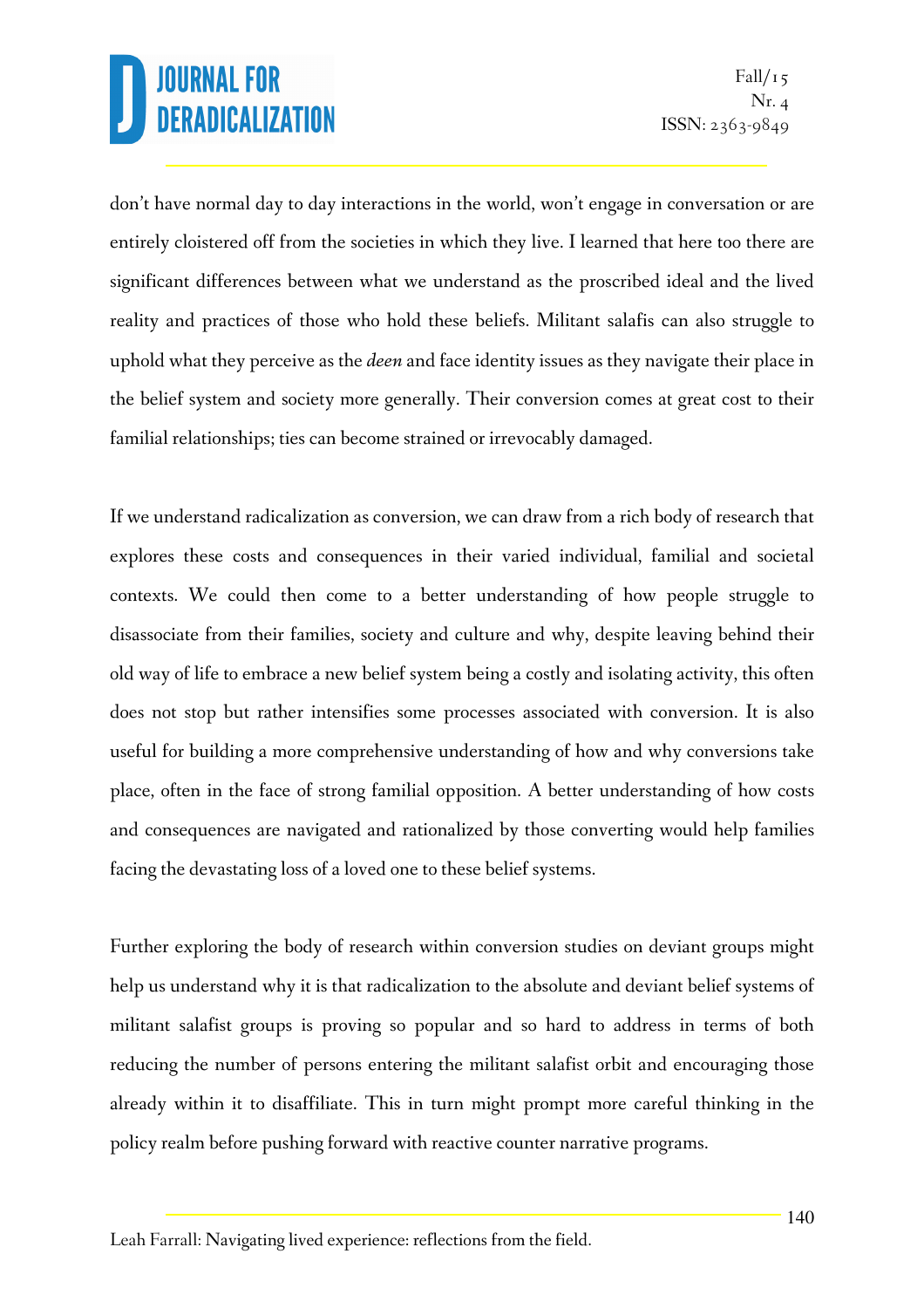When faced with challenges to their idealized vision or beliefs, many converts or those in the process of converting will instead double down on this vision, and so such programs, if not well thought out, have the potential to be counterproductive. Ill thought out counter narratives could also compound the issue of identity, both in terms of conception of self and how one perceives how others see them. They might bolster identification with these beliefs because they provide a visible opposition—something against which to define oneself.

This was clear in my own lived experience and that of others with whom I shared experiences in Egypt; you come to an awareness that you are being defined by what others tell you or assume that you are not. If one's identity is in flux then a counter narrative runs the risk of providing those in the early stages of uncertainly flirting with militant salafist beliefs something concrete against which to identify. In later stages of conversion, as people struggle to navigate the process and the costs it entails, a consequence could be the consolidation of one's identity around this belief system in opposition to the challenge posed by a counter narrative. This type of process taking place might further drive a decision to commit to these beliefs, either through a commitment act or lived practice.

As I have learned through my experiences, because identification takes place largely in the personal sphere, unless a person is a prolific user of social media as a form of diary or openly communicates with others in relation to such sentiments, these processes would be hard to identify. Consequently, conversion processes that have been gestating for some time can appear as sudden when they publicly manifest in lived practice as commitment. Moreover, if one is unfamiliar with what constitutes lived practice acts or commitments in the militant salafist realm, these too could pass unnoticed.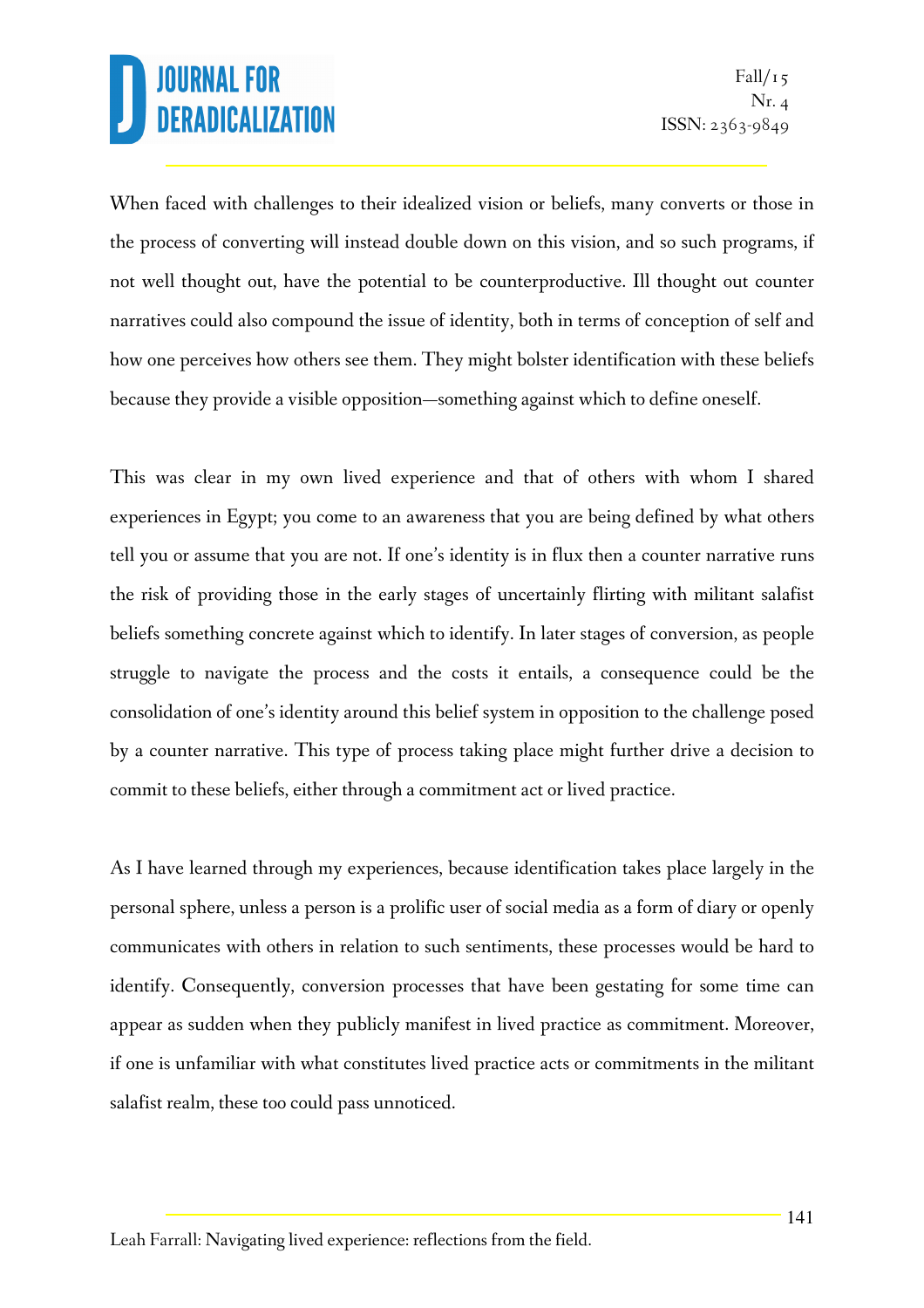It is clear that we still have much to learn about why young men and increasingly young women are drawn to deviant groups and belief systems. It is my hope that as the field of radicalization and deradicalization studies continues to mature it is marked by a more outward looking perspective that reaches into other disciplines and fields such as conversion studies. They can help us to better understand complex life events such as the taking up of militant salafist belief systems.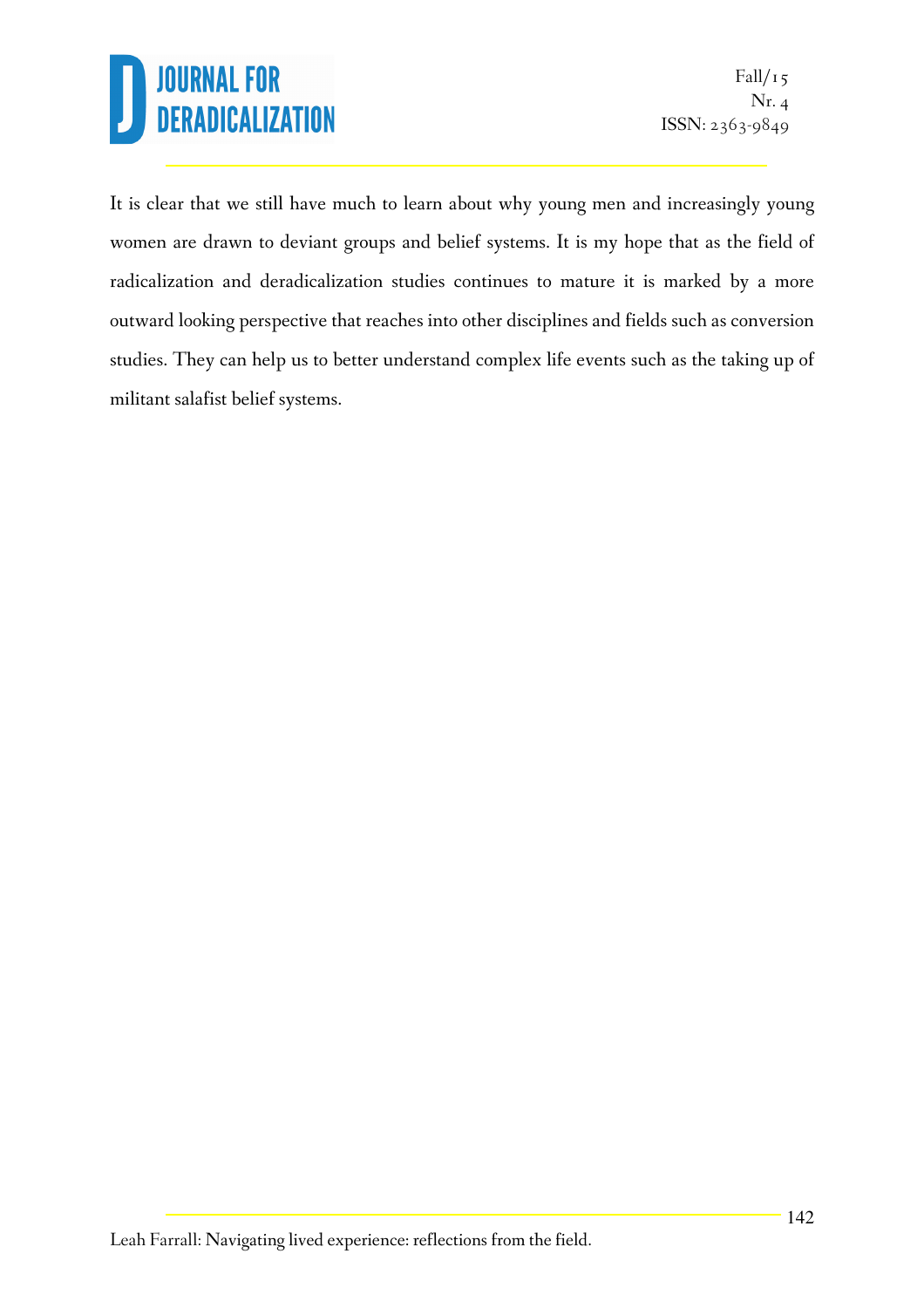

#### **Notes**

 $\overline{a}$ 

<sup>3</sup> See Chapter One of *The Oxford Handbook of Religious Conversion* for an excellent outline of the growing scope and output of the field. Rambo, Lewis R., and Charles E. Farhadian. *The Oxford Handbook of Religious Conversion*. New York: Oxford University Press, 2014, 1-17.

4 McGuire, Meredith B. *Religion, The Social Context*. Belmont: Wadsworth Pub. Co., 1997, 73

5 Rambo, Lewis R. *Understanding Religious Conversion.* New Haven: Yale University Press, 1993, 5, 17.

7 Nock, Arthur Darby. *Conversion: The Old and the New in Religion from Alexander the Great to Augustine of Hippo.* Oxford: Oxford University Press, 1933*,* 7.

8 Salafis are those who follow the example and *tarbiyyah* (upbringing/education) of the first three generations of Muslims and seek to emulate their practice of Islam as they understand it to be prescribed. Salafism usually refers to an approach to Islam that aims for reform of society in order to return it to the pure state as existed during the time of the first generations. Militant salafis are those individuals and groups who advocate and/or adopt armed jihad to enforce their *salafi* derived worldview. While we could refer to militant salafism as an allencompassing belief system, there exists multiple interpretations of what is prescribed as the Prophetic practice of Islam during the time of the first generations, and accordingly while there are significant similarities in interpretations, militant salafis can also fight one another believing their particular interpretation is rightly guided and all others are not. Thus, there are multiple militant salafist belief systems to which one can convert, with those proffered by al-Qaeda, and the Islamic State of Iraq and ash Sham being two of the more prominent and influential in the milieu, and which are in direct competition and conflict with one another.

9 Baer, Marc David. *Honored by the Glory of Islam: Conversion and Conquest in Ottoman Europe.* New York: Oxford University Press, 2008, 13.

 $10$  Ibid.

<sup>11</sup> See for example the article by Ayyan Hirsi Ali "A Problem from Heaven" and the rebuttal "Islamic Scripture is not the Problem by William McCants in the July/August 2015 issue of Foreign Affairs. Ali, Ayaan Hirsi. "A Problem From Heaven." *Foreign Affairs* 94, no. 4 (July 2015): 36-45, and McCants, William. "Islamic Scripture Is Not the Problem." *Foreign Affairs* 94, no. 4 (July 2015): 46-52.

<sup>12</sup> See for example the pioneering work done on this topic by Lofland and Stark in Lofland, John, and Rodney Stark. "Becoming a World-Saver: A Theory of Conversion to a Deviant Perspective." *American Sociological Review* 30, no. 6 (December 1965): 862-875.

<sup>13</sup> Lewis and Farhadian, *The Oxford Handbook of Religious Conversion*, 6.

<sup>14</sup> Rambo, Lewis R. "Theories of Conversion: Understanding and Interpreting Religious Change." *Social Compass* 46, no. 3 (September 1999): 261.

<sup>15</sup> Adams, Tony E., Stacy Linn Holman Jones, and Carolyn Ellis. *Autoethnography.* New York: Oxford University Press, 2015, 23.

<sup>16</sup> Ibid., *47* 

<sup>17</sup> Ibid., 23

<sup>18</sup> Ibid.,14, 22

 $19$  Ibid.,  $31$ 

<sup>20</sup> Adams, Holman, and Ellis, *Understanding Qualitative Research: Autoethnography,* 25*.* 

<sup>21</sup> Brigg, Morgan, and Roland Bleiker. "Autoethnographic International Relations: Exploring the Self as a Source of Knowledge." *Review Of International Studies* 36, no. 3 (July 2010): 795.

<sup>22</sup> Sultan, Madeleine. "Choosing Islam: a Study of Swedish Converts." *Social Compass* 46, no. 3 (September 1999): 334.

<sup>23</sup> Ozyurek, Esra. *Being German, Becoming Muslim: Race, Religion, and Conversion in the New Europe.* Princeton, Princeton University Press, 2015, .

 $24$  Sunnah has various meanings but the way in which Maria used it was in the context of her following the Prophet Muhammad's way and prescribed conduct.

<sup>25</sup> Sultan, "Choosing Islam: a Study of Swedish Converts," 333.

<sup>&</sup>lt;sup>1</sup> See for example George Bonanno's work *The Other Side of Sadness: What the New Science of Bereavement Tells Us About Life After Loss*, which provides a good overview of new research into grief and loss. Bonanno, George A. *The Other Side of Sadness: What the New Science of Bereavement Tells Us About Life After Loss*. New York: Basic Books, 2009.

<sup>&</sup>lt;sup>2</sup> Not their real names.

 $<sup>6</sup>$  Ibid., 5.</sup>